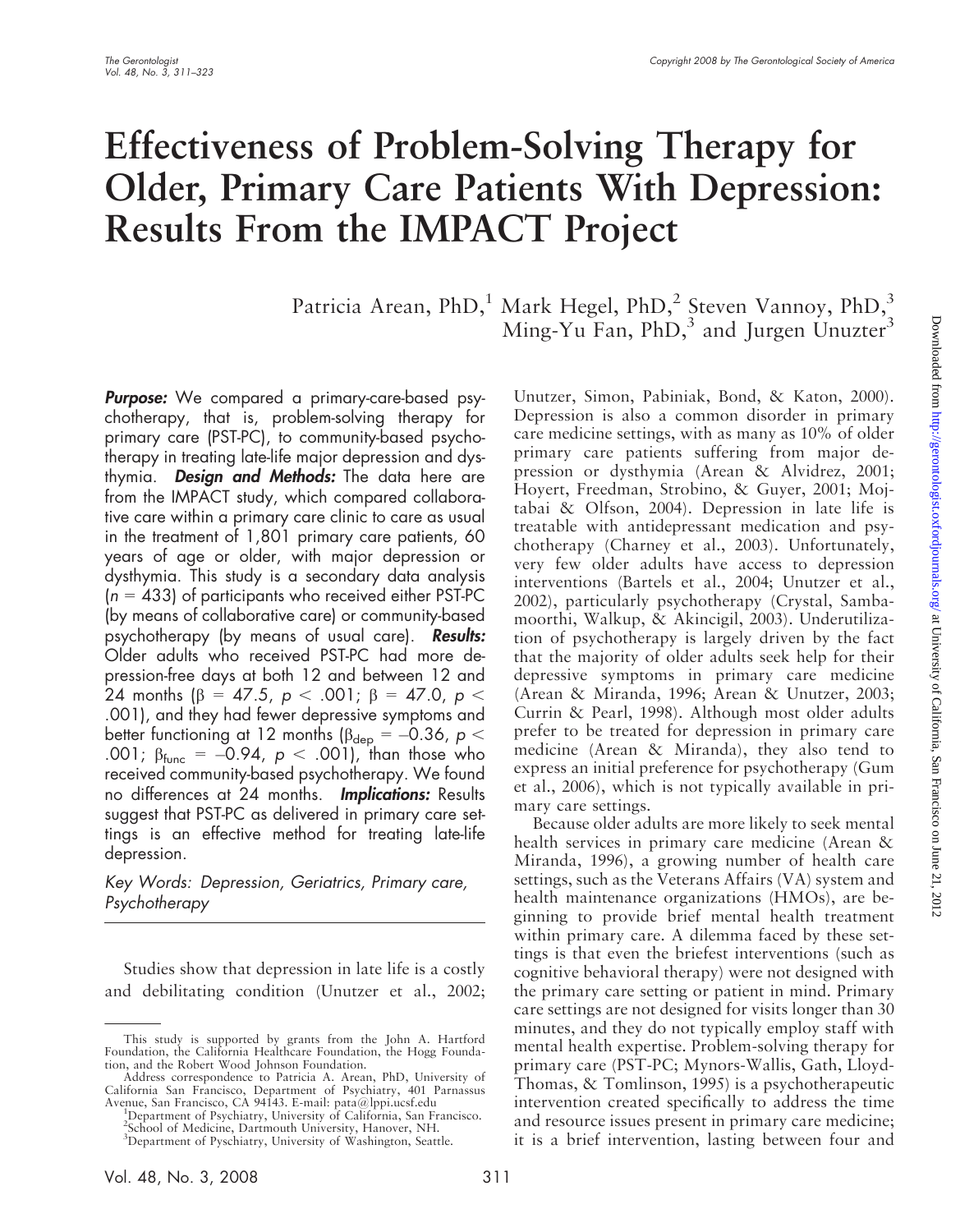eight sessions, and is adapted so that non-mentalhealth providers can learn to administer the intervention. According to the protocol, monthly group meetings for patients who respond to treatment can also be provided. Research finds that PST-PC is as effective as antidepressant medication in treating major depression in younger primary care patients (Mynors-Wallis et al., 1995; Mynors-Wallis, Gath, Day, & Baker, 2000), and traditional forms of PST (Arean et al., 1993) have been found to be effective in treating depression in older adults (Alexopoulos, Raue, & Arean, 2003; Arean et al.; Charney et al., 2003; Kendrick et al., 2005; Mynors-Wallis et al., 2000). However, PST-PC has not been investigated in older primary care patients with major depression, and it has not been compared with psychotherapy that older adults would typically receive from community providers.

Our purpose in this study is to compare a primary-care-based psychotherapy, namely PST-PC, to community-based psychotherapy in treating depression in older, primary care patients. In this study, community-based psychotherapy includes counseling or psychotherapy that is available to older adults who receive primary care in the VA system, HMO system, private provider organizations, and the county health care system. Because PST-PC has been adapted for medical patients and is tailored to the preferences and needs of these patients, and because the treatment is integrated into the patient's primary source of health care, we hypothesize that people treated with PST-PC will have better depression and functional outcomes than people treated with community-based psychotherapy. To test this hypothesis, we ran two analyses; one included participants who were also treated with and without medication, and one excluded everyone who received antidepressant medications.

## **Methods**

## The IMPACT Study Protocol

We derive the data for this study from the Improving Mood–Promoting Access to Collaborative Treatment (IMPACT) study (Unutzer et al., 2002). The IMPACT study is a multisite, randomized trial comparing a primary-care-based collaborative care model with usual care in primary care. The study was conducted in seven study sites in five states, representing eight different health care organizations and 18 primary care clinics. The primary purpose of this study was to compare the integration of depression treatment in primary care medicine to the typical care most older primary care patients currently receive (usual care) on depression outcomes, functional outcomes, access to care, and cost of care. Participants in the parent study were randomized at the individual level to receive either collaborative care or usual care and were evaluated at baseline, 6 months, 1 year, 18 months, and 24 months. Treatment in collaborative care was available to participants for 1 year; after the 1-year period, participants were free to access usual care. As part of the intervention arm of the study, participants in the protocol had the option of choosing among three treatment options: watchful waiting (monthly phone contact with no active treatment), antidepressant medication management, or brief psychotherapy (PST-PC). Participants in the usual care arm of the study also had the option of no treatment, antidepressant medication, or communitybased psychotherapy. Data for this article represent the subset of participants who received psychotherapy as part of their participation in the trial. From this point on, we refer to the two comparison groups as PST-PC and community-based psychotherapy, or CBP. Details about the participants and study methods follow.

## **Participants**

Recruitment and Consent.—Researchers recruited primary care patients who were 60 years or older from 18 diverse primary care clinics in six cities (five states). Participants were recruited either through provider referral, clinic screening, or by mail. Participants who were interested in participating were explained the study procedures by a research assistant who was trained to provide quality informed consent by the study-coordinating center (University of California at Los Angeles). All participants signed written informed consent forms approved by the Institutional Review Boards at the study-coordinating center and all study sites.

Sample Size.—Researchers randomized 1,801 primary care patients with major depression or dysthymia to collaborative care or usual care; all patients spoke English. There were 269 participants in the collaborative care arm who received PST-PC, and 85 received PST-PC only (no antidepressant medications). In the usual care arm, 164 participants received CBP, of whom 46 had no medication in addition to psychotherapy. Therefore, a total of 433 participants received psychotherapy, and of those 131 received psychotherapy only. For the purposes of this article, we analyze both subgroups, those who received both psychotherapy and antidepressant medication ( $n =$ 433) and those who received psychotherapy only  $(n=$ 131). For a detailed description of recruitment, screening, and sampling strategies, see the article by Unutzer and colleagues (2000). Subject flow is presented in Figure 1.

Sample Characteristics. — A majority of the subsample was White; 23% identified themselves as being ethnic minority; the average age for the sample was 71 years; 69% were female; and 14% had less than a high school education. Independent  $t$  tests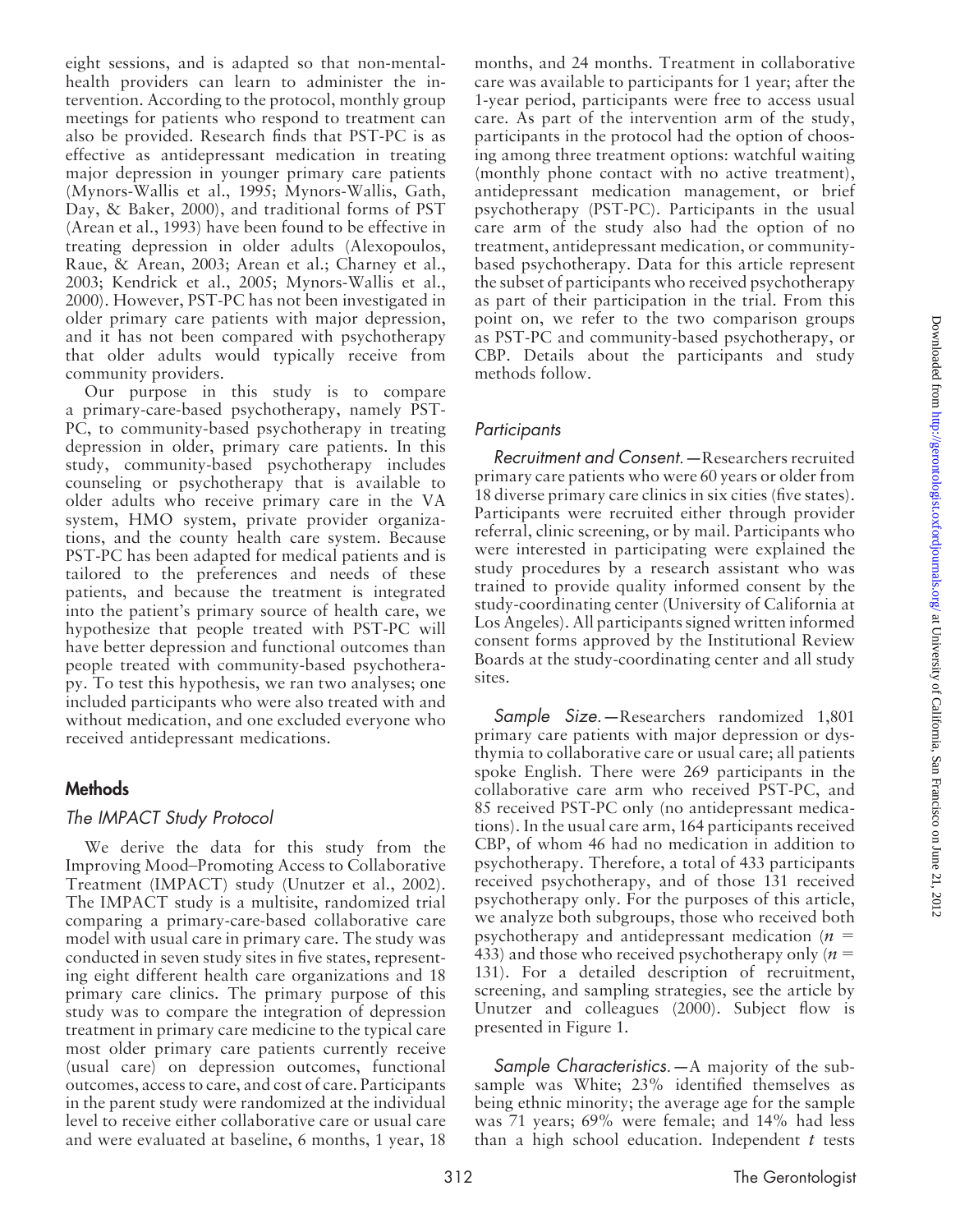

Figure 1. Randomization and sample selection (PST-PC = problem-solving therapy for primary care; CC = collaborative care;  $UC =$  usual care).

revealed no significant differences between groups on clinical characteristics at baseline. The groups did differ in the proportion of ethnic minorities and women (the CBP group had more minorities and

women), and the CBP group was slightly older than the PST-PC group (71 vs 70 years of age). We controlled for these baseline differences in the data analyses (see Table 1).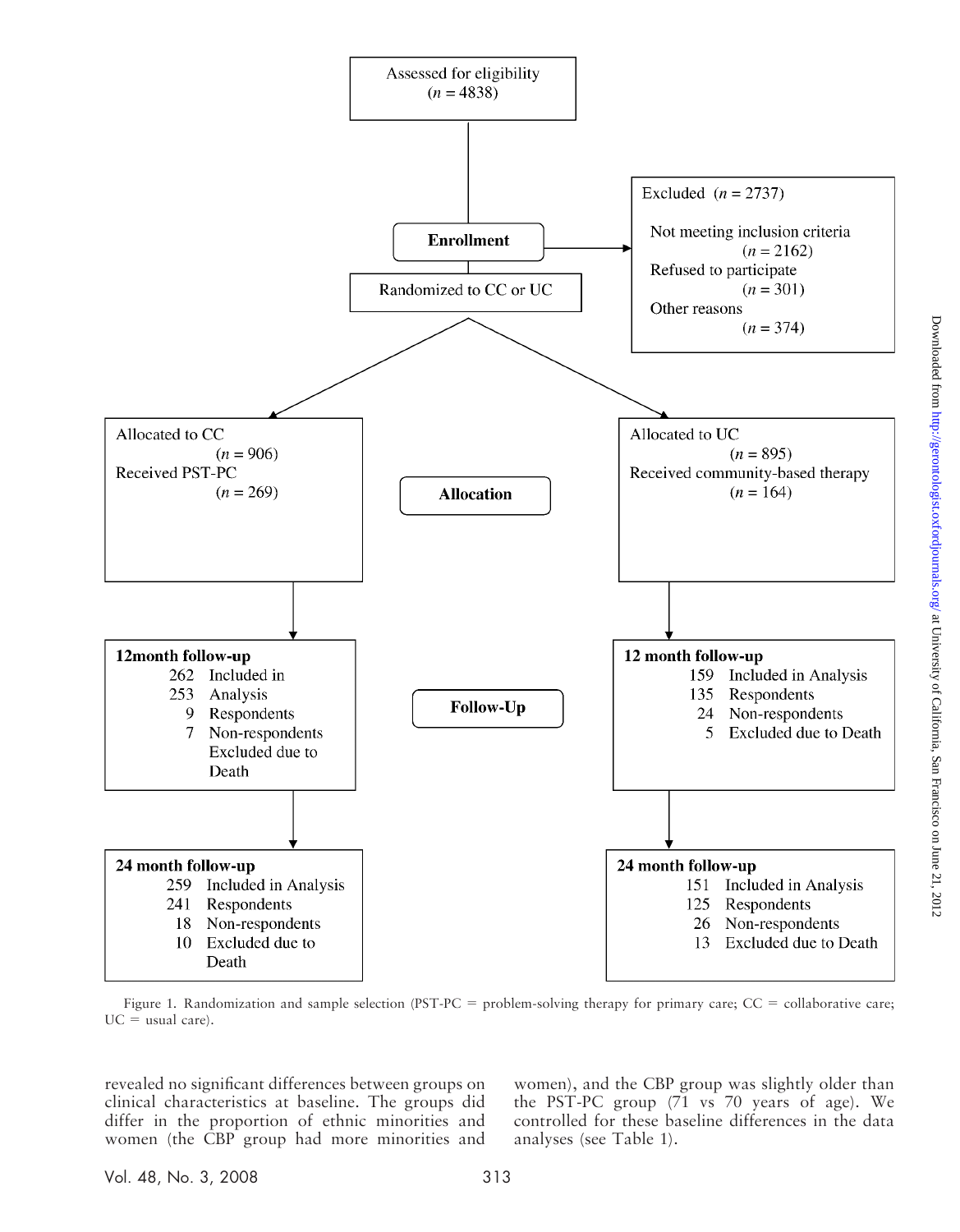Table 1. Baseline Characteristics Between PST-PC and CBP Groups

| Baseline Characteristics                       | PST-PC $(n = 269)$ | CBP $(n = 164)$ | p    |  |
|------------------------------------------------|--------------------|-----------------|------|--|
| Age: $M(SD)$                                   | 70.0(7.0)          | 71.6 (7.6)      | .029 |  |
| Minority: $\%$ ( <i>n</i> )                    | (42)<br>16         | 24<br>(40)      | .024 |  |
| Gender: $\%$ ( <i>n</i> )                      | 68<br>(184)        | (116)<br>71     | .610 |  |
| Education: $\%$ ( <i>n</i> )                   |                    |                 |      |  |
| Less than HS                                   | (32)<br>12         | (27)<br>16      | .184 |  |
| HS graduate                                    | 20<br>(53)         | (31)<br>19      |      |  |
| Some college                                   | 39<br>(104)        | 43<br>(71)      |      |  |
| College graduate                               | 30<br>(80)         | 21<br>(35)      |      |  |
| Married–living with partner: $\%$ ( <i>n</i> ) | (122)<br>45        | (83)<br>51      | .288 |  |
| MH treatment, past 3 months: $\%$ ( <i>n</i> ) | (38)<br>14         | 20<br>(33)      | .102 |  |
| AD use, past 3 months: $\%$ ( <i>n</i> )       | 37<br>(99)         | 48<br>(79)      | .020 |  |
| No. of chronic conditions: $M(SD)$             | 3.7(1.9)           | 3.7(1.9)        | .950 |  |
| Baseline HSCL: M (SD)                          | 1.7(0.6)           | 1.8(0.6)        | .197 |  |
| Baseline SDS: M (SD)                           | 4.4 $(2.4)$        | 4.7(2.4)        | .190 |  |

Note: PST-PC = problem-solving treatment for primary care; CBP = community-based psychotherapy; HS = high school;  $AD =$  antidepressant;  $MH =$  mental health; HSCL = Hopkins Symptom Checklist for depression severity; SDS = the Sheehan Disability Screen.

Interventions: PST-PC.—Participants who were treated with PST-PC received a combination of patient education about depression, care coordination, and psychotherapy. Psychoeducation consisted of a 20-minute video and written information about late-life depression. The patients also met with a depression care specialist (DCS) in the primary care clinic, who was typically a nurse, social worker, or a psychologist trained in PST-PC (Hegel, Dietrich, Seville, & Jordan, 2004). The DCS collected psychosocial information on the patients, discussed the educational materials, and discussed treatment options for depression. On the basis of patient preference, the DCS then supported the patients in the use of antidepressant medications prescribed by their regular primary care provider or provided a course of PST-PC. PST-PC consists of four to six sessions. The initial visit was 1 hour long, in which the DCS provided an overview of depression, explained the rationale behind PST-PC, and established rapport. Each subsequent visit was approximately 30 minutes in length, in which the DCS reviewed problems solved since the last visit and assisted patients in using the problem-solving format. Visits were delivered every other week. If participants responded to treatment, then they were eligible to participate in a monthly maintenance group; participation in the group was voluntary. The focus of PST-PC is to learn how to solve problems, so that the difficulties that are exacerbating depression can be dealt with effectively. There are seven steps that participants learn in treatment: how to define problems, how to set goals, brainstorming solutions, solution selection, solution implementation, review of the implemented plan, and activity scheduling (Hegel et al.).

PST-PC was only available to participants in the first year following randomization. Thus, in the second year of the study, those who received PST-PC had access to community psychotherapy.

Interventions: Therapist Training in PST-PC.— There were 11 DCSs (8 clinical nurse specialists, 2 clinical psychologists, and 1 social worker) who were trained in PST-PC by two licensed clinical psychologists who are expert in the use of this therapeutic model. Training consisted of a provision of a treatment manual, as well as a daylong workshop to introduce the principles of PST-PC and to role-play the intervention. Shortly thereafter, DCSs identified between three and five training cases. The first, third, and last sessions of PST-PC were recorded for each training case and were reviewed by the two trainers. The trainers assessed adherence to PST (if therapists administered PST as planned) and competence (therapist skill in delivering PST-PC) by using the Problem Solving Treatment Provider Adherence Checklist (Hegel et al., 2004). After DCSs demonstrated proficiency on the checklist, they were considered certified in the use of PST-PC. DCSs reviewed all their patients with a study psychiatrist on a weekly basis to monitor treatment outcome, and they participated in a monthly supervision call with the PST-PC trainers and the Principal Investigator for the IMPACT study. The Patient Health Questionnaire-9 (Kroenke, Spitzer, & Williams, 2001) was completed at each PST-PC session. We used the scores to track patient improvement over time and to inform treatment options for those patients who did not show improvement. Thus, ongoing consultation on PST-PC cases was an integral part of the intervention. Finally, to determine fidelity to treatment, we required DCSs to audiotape all their PST-PC sessions for review at random by the trainers. Average quality scores based on the problem solving treatment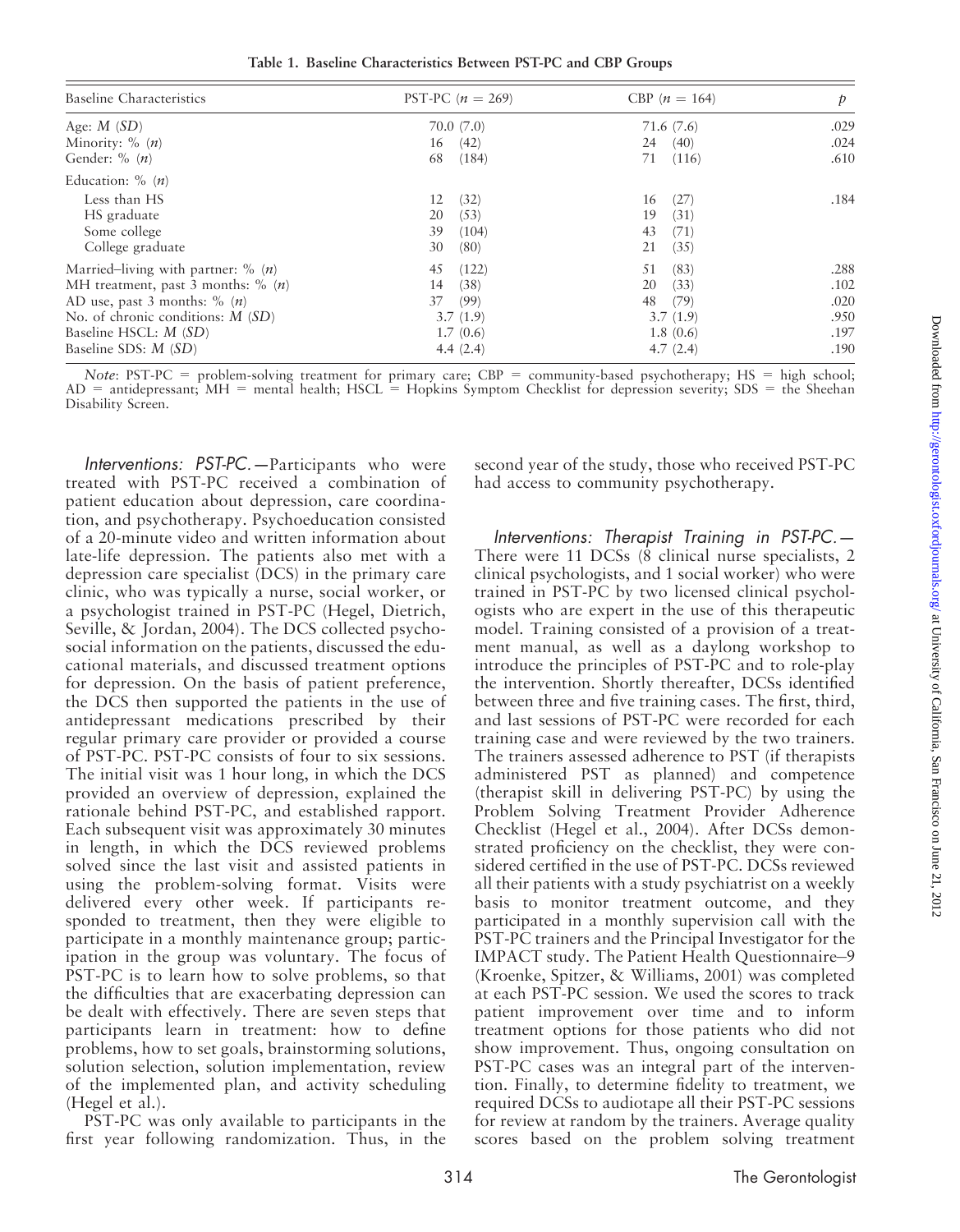provider adherence and competency (PSTPAC) were maintained at 4 for the entire study period.

Interventions: CBP.-Control subjects were encouraged to continue in care as usual. This could have been continuing care with their primary care provider and any mental health specialty provider of their choosing, or not receiving any mental health treatment at all. No services were withheld from this group and the study team provided no special services. Counseling or psychotherapy provided to the usual care patients who elected to be treated with these services consisted of treatment they would normally have access to through their health plans. The health plans represented in this study employ masters- to doctoral-level clinicians trained in psychotherapy. Of the eight study sites, two study sites were VA sites, four sites were group model HMOs, one site was a county hospital with a mental health outpatient service, and the final site was a preferred provider organization.

Further, the patients included in the analyses are those who indicated that they received psychotherapy or counseling from a social worker, psychologist, or any other mental health provider. Although the quality of the therapy and therapists are likely to vary, they are also likely to represent the typical psychotherapy older adults would encounter in the community. Patients in CBP reported having received psychotherapy, but no information as to the specific type of psychotherapy was collected by the study. We suspect that the type of therapy received was fairly representative of the psychotherapy available in the diverse communities from which our study participants were recruited and represent a mix of eclectic therapy, CBT, psychodynamic therapy, and supportive therapy (Halpern, Johnson, Miranda, & Wells, 2004; Kavanagh, Littlefield, Dooley, & O'Donovan, 2007; Olfson & Pincus, 1994a, 1994b, 1994c; Olfson, Pincus, & Dial, 1994). However, it is important to note that this study is not a comparison of PST-PC versus any specific therapy, but a comparison of PST-PC versus counseling-based services that older adults are likely to encounter in the communities in which they reside.

## Data Collection

Data reported here are from baseline and from 12 month and 24-month follow-up interviews. Baseline data were collected before randomization by trained interviewers using a computer-assisted interview. A telephone survey research group conducted blind follow-up interviews at both time periods. Overall response rates were 83% at 12 months and 77% at 24 months.

### **Measures**

In addition to information on demographics, we also collected data on clinical diagnosis (baseline only), depression severity (baseline and follow-up), functional impairment (baseline and follow-up), and service utilization (baseline and follow-up). To determine the participants' eligibility for inclusion, we had the Structured Clinical Interview for DSM-IV (SCID; J. B. Williams et al., 1992) administered at baseline. The SCID is a semistructured clinical interview that has been used widely in clinical trials. Intake clinicians administered the SCID and were trained by use of the SCID training tapes and interrater methods.

The Hopkins Symptom Checklist-20.—We assessed depression outcomes in two ways. One way was the severity of depression, and the other was the number of depression-free days over a period of time. We determined each outcome by using the Hopkins Symptom Checklist-20 (HSCL-20; Sheehan, Harnett-Sheehan, & Raj, 1996). The HSCL-20 incorporates the 13 items from the Hopkins Symptom Checklist Depression Scale and 7 additional items intended to more completely assess criterion symptoms and improve responsiveness. To calculate depression severity, the list rates each item on a 5-point scale, from 0 (not at all) to 4 (extremely), and the total score is computed as the average item response. Williams and colleagues (J. W. Williams, Stellato, Cornell, & Barrett, 2004) evaluated the HSCL-20 in a primary care population of depressed adults and reported good reliability (Cronbach's alpha  $= 0.86$ ). In the present study, the HSCL-20 demonstrated good reliability, with Cronbach's alpha  $= 0.83$ .

Depression-Free Days.—We used the HSCL-20 scores measured at baseline and follow-up assessments to compute the main outcome for this study, which is the estimated number of depression-free days (DFDs) during the 12-month and 24-month follow-up periods. The purpose of estimating DFDs is to put statistical measures of outcomes into a clinically meaningful context. Estimating DFDs from depression severity scores has been used in several trials of depression treatment as a means of determining clinical significance (Araya, Flynn, Rojas, Fritsch, & Simon, 2006; Ciechanowski et al., 2006; Lave, Frank, Schulberg, & Kamlet, 1998; Liu et al., 2003; Lynch et al., 2005; Mallick, Chen, Entsuah, & Schatzberg, 2003; Montgomery & Andersen, 2006; Pyne, Tripathi, Williams, & Fortney, 2007; Revicki et al., 2005; Simon et al., 2001, 2002; Trivedi et al., 2004). Further, DFDs are directly related to quality-adjusted life years, and thus they can also serve as a measure of improvement in quality of life (Pyne et al.; Shanti & Tripathi, 2004). We calculate DFDs by using linear interpolation to estimate the daily depression severity across

Vol. 48, No. 3, 2008 315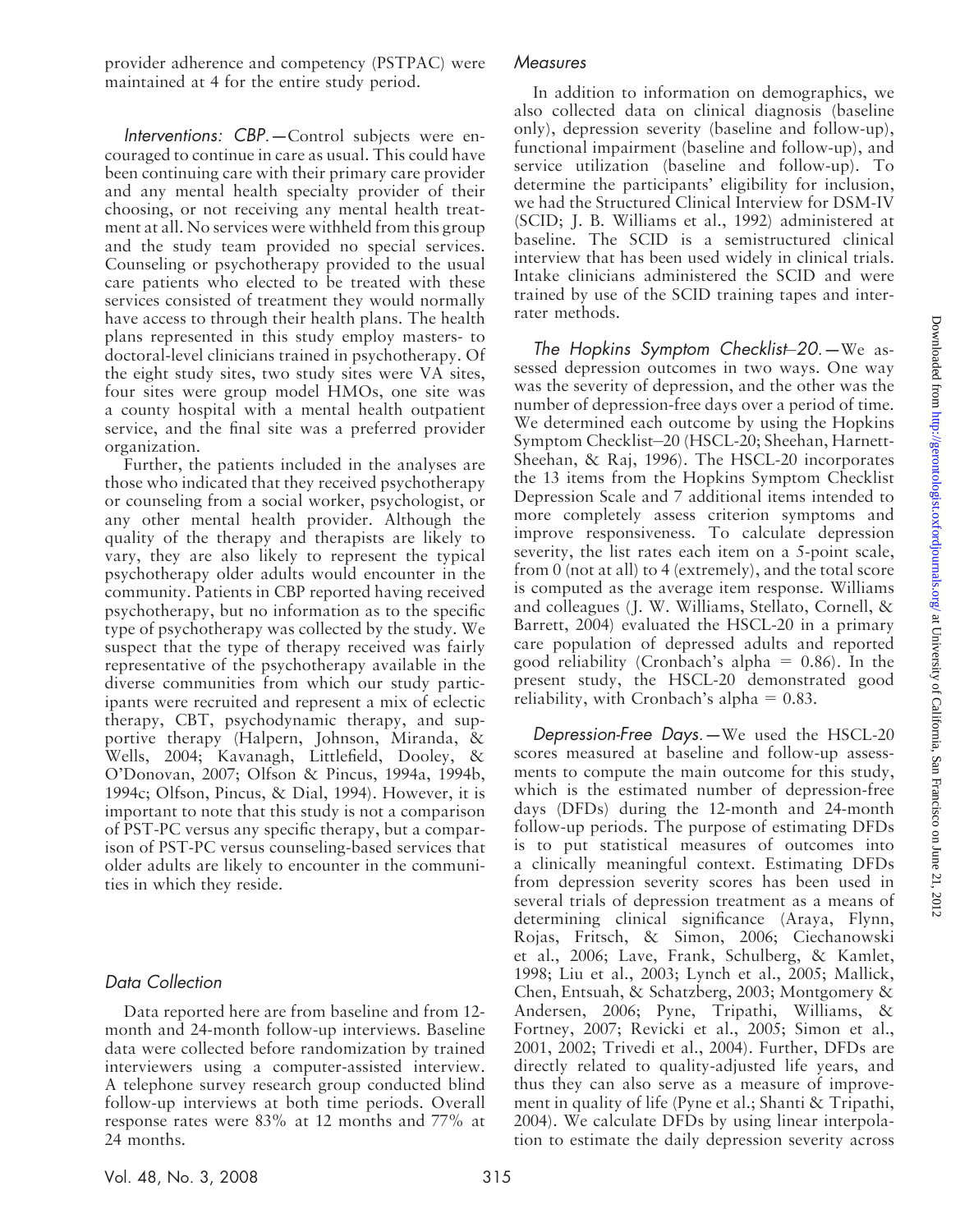assessment points, baseline, 3 months, 6 months, 12 months, 18 months, and 24 months in this study (Lave et al.).

We considered days with HSCL-20 scores below 0.5 to be fully depression free; we assigned days with scores between 0.5 and 1.7 a score between 0 and 1; and we considered scores above 1.7 to make zero contribution to the DFD estimate (they are fully depressed days). We estimated DFDs between two consecutive assessments by multiplying the average of the two DFDs scores by the number of days during the interval. For example, a participant whose HSCL-20 score at baseline and 3 months was converted to 0.1 and 0.9 on the DFD scale, respectively, would yield 45 (the average of 0.1 and 0.9 times 90 days) DFDs in the 0- to 3-month interval. We then summed the DFDs of the 0- to 3-month, 4- to 6-month, and 7 to 12-month intervals to yield the total DFDs during the 12-month period. We derived the 0- to 24-month DFDs by adding the DFDs of the 13- to 18-month and 19- to 24-month intervals to the 0- to 12-month DFDs. Estimates of DFDs have been reported using the Hamilton Depression Rating Scale, the Beck Depression Inventory, and the HSCL-20. No standards exist for establishing scale cutoffs for the interpolation process. We adapted our HSCL-20 thresholds for computing DFDs from the research by Simon and colleagues (2002). In their article, they reported 0.5 and 2.0 as the thresholds for ''one'' DFD and zero DFD, respectively. We used an upper cutoff point of 1.7, the mean baseline HSCL-20 score of IMPACT participants, to better reflect this sample's reported depression severity, all of whom met SCID criteria for major depression or dysthymic disorder at the time of study entry.

Sheehan Disability Assessment Scale.—We used the Sheehan Disability Assessment Scale (Sheehan et al., 1996) to determine functional impairment. This is a brief, analog disability scale, which uses visual-spatial, numeric, and verbal anchors. The scale has been validated in medical and psychiatric populations with a variety of psychiatric diagnoses (Leon, Olfson, Portera, Farber, & Sheehan, 1997; Sheehan et al.). The scale has been used in depressed medical patients and has been found sensitive to change following patients' antidepressant treatment (Franchini, Zanardi, Gasperini, & Smeraldi, 1999; Unutzer, Simon, Belin, et al., 2000).

#### Service Utilization

We determined the use of psychotherapy and medication in two ways. At all assessment times, patients in both conditions were asked, ''in the past 3 months, have you seen a psychologist, social worker, or counselor for therapy for depression?'' If the participants responded ''yes,'' then they were then asked the number of times they saw this counselor in the past 3 months. We included participants who responded yes to the initial question in this analysis. Although self-reported use of services has historically been considered a biased method of determining service use (Marshall, Grayson, Jorm, & O'Toole, 2001), recent research has found that this method of determining service utilization is in fact reliable, when it is compared with claims data (Wallihan, Stump, & Callahan, 1999). However, it is limited in the degree to which one can determine the type and quality of service provided, and we were not able to determine what type of psychotherapy (CBT vs IPT; family vs individual) the participants in the usual care arm had access to, or the type of provider that the participants saw.

### Statistical Methods

Descriptive statistics of the demographic variables as well as baseline, 12-month, and 24-month outcome measures are provided. We performed an analysis of variance and chi-square tests to compare the continuous and categorical variables, respectively, between the PST-PC and CBP groups. We used multiple linear regression models to compare the effect of PST-PC to the effect of psychotherapy for CBP participants on DFDs, HSCL-20 scores, and functioning, after we adjusted for use of medication, baseline HSCL-20 score, organization that delivered the treatment, the method of recruitment, age, gender, ethnicity, education, and marital status. We used similar models on the smaller sample in which participants did not use any antidepressants during the 12-month period. We also compared the 12- and 24-month outcomes between the PST-PC patients who elected to participate in maintenance PST-PC and the PST-PC participants who did not elect to participate. Only those PST-PC participants who showed greater than 50% improvement in the Patient Health Questionnaire measure at the fourth or later PST-PC sessions were eligible for this analysis. In order to explore the differences between intervention participants who selected PST-PC and those who did not, we also compared the baseline demographic variables and baseline, 12-month, and 24-month outcome variables between these two groups. We again performed an analysis of variance and chi-square tests for comparing continuous and categorical variables, respectively.

The Pearson correlation coefficients among different outcomes measured at 12 months and 24 months are also provided. In addition, we examined the association between the number of PST-PC sessions in the first 12 months and the 12- and 24 month outcomes by using linear regression models.

We performed all of our analyses with Stata 8.1 (Stata Corporation, College Station, TX) and SAS 9.1 (SAS Institute Inc., Cary, NC).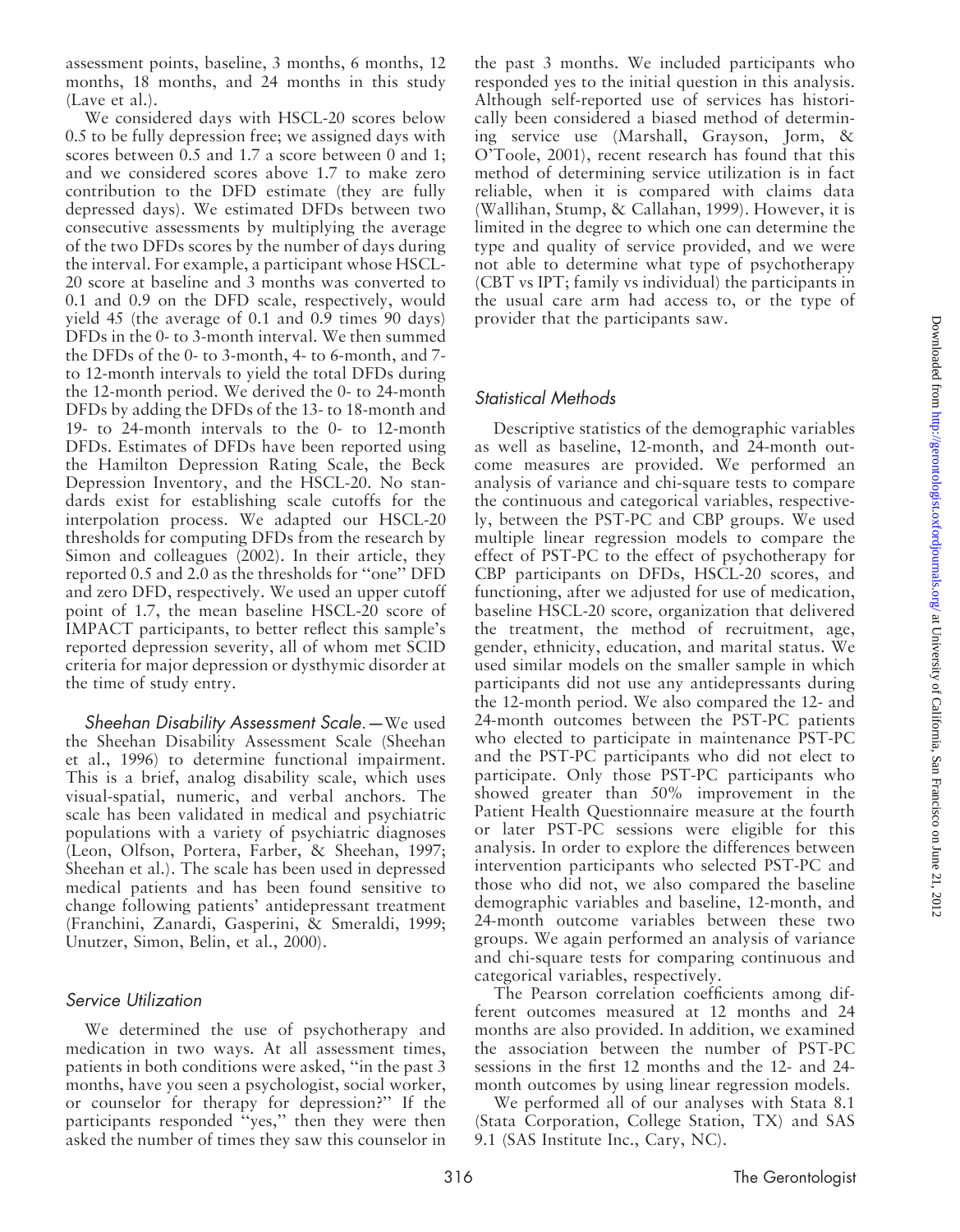## **Results**

## Access, Number of Sessions, and Antidepressant Medication Use

To clarify the use of psychotherapy in this study, here we report the rates of psychotherapy access in the larger sample, the number of psychotherapy sessions used in PST-PC and CBP within the first 12 months of randomization and then in the last 12 months (24-month follow-up), and antidepressant medication use. First, we found that participants in the collaborative care arm, who were offered PST-PC, had a greater uptake of psychotherapy than did participants in the usual care arm, who were offered CBP (29.7% vs 18.3%).

Second, participants who received PST-PC used an average of 6.4 sessions in the first year, and participants who received CBP had an average of 6.0 sessions in the first year. The difference is not statistically significant. In the second year, however, participants who received PST-PC had an average of 0.8 psychotherapy sessions, whereas the participants who received CBP had an average of 2.7 sessions. The number of psychotherapy sessions over time was not related to DFDs ( $\beta = 0.77$ , *ns*), depression severity  $(\beta = 0.01, ns)$ , or functioning  $(\beta = -0.04, ns)$ .

Third, because of the differences in accessibility of treatment between the two study groups, we looked for differences in psychotherapy visits across the five assessment periods. Our analyses revealed no significant differences in the number of visits in each 3-month assessment interval between the two study groups in the first year. However, between Months 12 and 24 of the study (the follow-up period), the CBP participants received significantly more psychotherapy visits than did the PST-PC participants (see Table 2). Given the short assessment window (3 months), and the fact that there were no differences in the number of visits, the data suggest that there was no significant difference in how long participants waited before engaging in treatment.

Finally, because some participants were also treated with antidepressant medication, we elected to determine if there was any significant difference between the two treatment conditions on the use of these medications. There were no differences in medication use between the two groups, either at 12 or 24 months (see Table 2).

# Generalizability of the Sample: Differences in Participants Who Selected Psychotherapy Versus Those Who Did Not

To further describe our sample, we ran analyses to determine whether there were any baseline differences between IMPACT study participants who selected psychotherapy as their choice of depression treatment and those participants who did not. As

Table 2. Use of Services

| Process Variables       | PST-PC      | CBP         |       |
|-------------------------|-------------|-------------|-------|
| Total MH visits: M (SD) |             |             |       |
| $0-3$ months            | 2.3(3.5)    | 1.9(2.9)    | 0.162 |
| 4–6 months              | 1.6(2.8)    | 1.1(2.9)    | 0.05  |
| $7-12$ months           | 2.5(4.0)    | 3.2(5.9)    | 0.112 |
| $0-12$ months           | 6.4(7.0)    | 6.0(7.4)    | 0.640 |
| $13-18$ months          | 0.5(1.9)    | 1.1(3.7)    | 0.052 |
| $19-24$ months          | 0.3(1.5)    | 1.7(10.5)   | 0.043 |
| $13-24$ months          | 0.8(2.4)    | 2.7(12.2)   | 0.019 |
| AD use: $\%$ (count)    |             |             |       |
| $0-12$ months           | (174)<br>65 | (118)<br>72 | 0.144 |
| $13-24$ months          | (143)<br>55 | (90)<br>58  | 0.489 |

Note: PST-PC = problem-solving treatment for primary care;  $CBP = \text{community-based psychology; } MH = \text{mental}$ health; AD = antidepressant;  $SD$  = standard deviation.

stated in Table 1, the only differences we found between CBP and PST-PC participants was age and ethnicity, both of which we controlled for in the longitudinal analyses. For participants in usual care, the only baseline difference between those who chose psychotherapy and those who did not was that those who selected psychotherapy were more depressed than those who did not. In the collaborative care group, we found that those who selected PST-PC were more likely to be White, have a higher education, and to be less disabled than those who did not select PST-PC (see Table 3).

# PST-PC Compared With Community Psychotherapy: Sample With and Without Medication Management

The results from this analysis revealed that participants who received PST-PC had better depression outcomes than did participants who received CBP. After adjusting for use of medication, baseline HSCL score, and baseline characteristics (age, gender, race, education, marital status, and site), we found that PST-PC participants had more DFDs at 12 months ( $\beta$  = 47.54,  $p < .001$ ) and between 12 and 24 months ( $\beta = 47.02$ ,  $p < .001$ ) than did the participants who received community counseling. Over the 2-year period, those participants who received PST-PC had significantly more DFDs than those who received CBP ( $\beta$  = 94.56,  $p$  < .001). In addition, participants who received PST-PC had fewer depression symptoms at 12 months than did participants in CBP ( $\beta = -0.36$ ,  $p < .001$ ). However, these differences no longer remained significant at 24 months ( $\beta = -0.05$ ,  $p = .420$ ), as participants in CBP eventually reported having as few depressive symptoms as those who received PST-PC (see Table 4). It should be noted here that depression severity and DFDs are highly related to one another ( $r = -.79$  at 12 months,  $r = -.74$  at 24 months).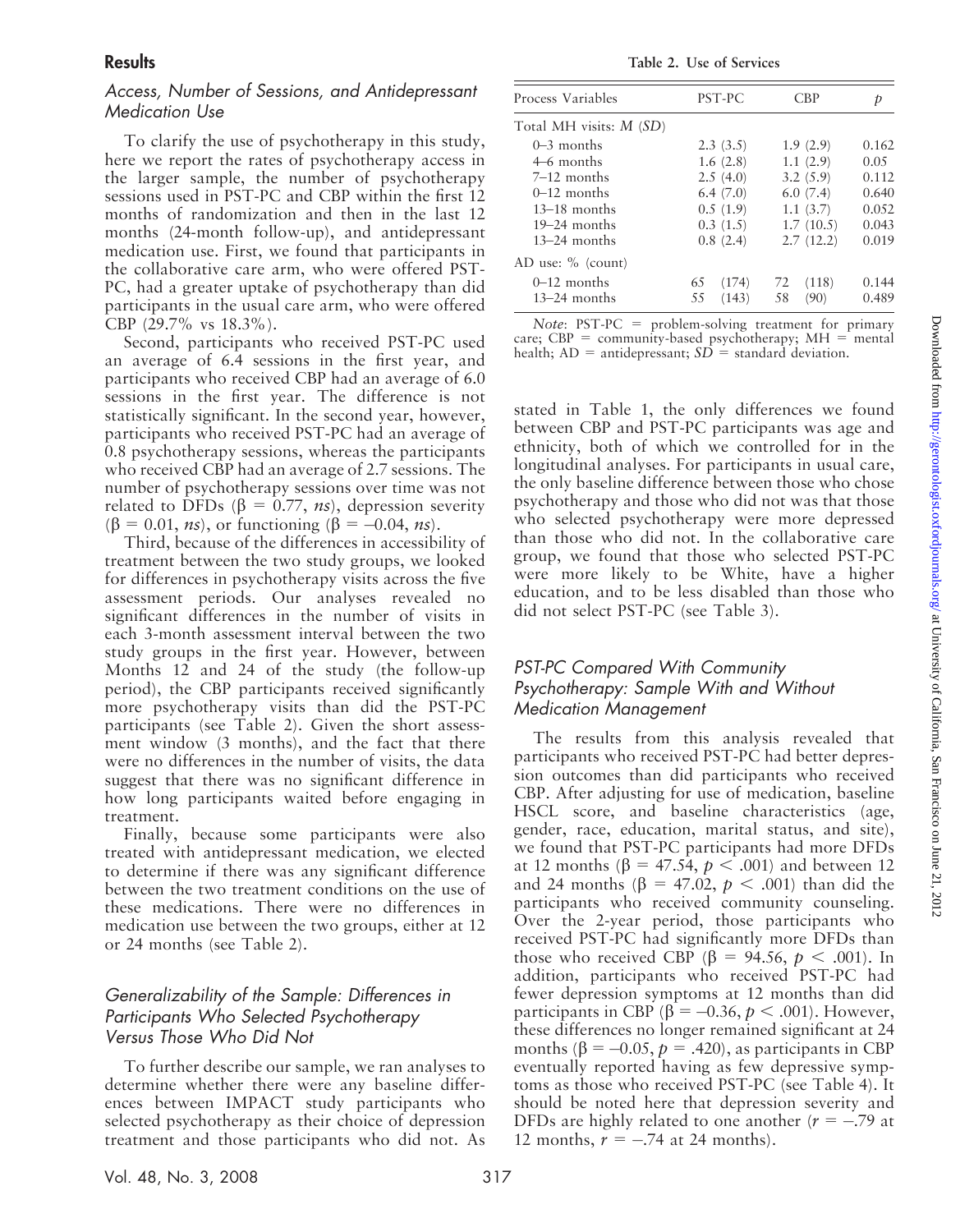Table 3. Demographic Differences Between Treatment Modalities

|                                                                                                                                                                                   |                                                                  | Collaborative Care Participants                                   | Usual Care Participants              |                                                              |                                                                   |                                      |  |
|-----------------------------------------------------------------------------------------------------------------------------------------------------------------------------------|------------------------------------------------------------------|-------------------------------------------------------------------|--------------------------------------|--------------------------------------------------------------|-------------------------------------------------------------------|--------------------------------------|--|
| Baseline Characteristics                                                                                                                                                          | PST-PC                                                           | No PST-PC                                                         | p                                    | CBP                                                          | No CBP                                                            | p                                    |  |
| Age: $M(SD)$<br>Minority: $\%$ ( <i>n</i> )<br>Gender: $\%$ $(n)$                                                                                                                 | 70.0(7.0)<br>(42)<br>16<br>(184)<br>68                           | 71.4(7.5)<br>(155)<br>24<br>(397)<br>62                           | .010<br>.004<br>.081                 | 71.6 (7.6)<br>(40)<br>24<br>(116)<br>71                      | 71.3(7.6)<br>(175)<br>24<br>(471)<br>64                           | .621<br>.903<br>.125                 |  |
| Education: $\%$ ( <i>n</i> )<br>Less than HS<br>HS graduate<br>Some college<br>College graduate                                                                                   | (32)<br>12<br>(53)<br>20<br>39<br>(104)<br>30<br>(80)            | 23<br>(145)<br>23<br>(146)<br>(205)<br>32<br>22<br>(141)          | < 0.001                              | (27)<br>16<br>19<br>(31)<br>43<br>(71)<br>21<br>(35)         | 19<br>(142)<br>(179)<br>24<br>35<br>(256)<br>21<br>(154)          | .178                                 |  |
| Married-living with partner: $\%$ ( <i>n</i> )<br>AD use, past 3 months: $\%$ ( <i>n</i> )<br>No. of chronic conditions: $M(SD)$<br>Baseline HSCL: M (SD)<br>Baseline SDS: M (SD) | (122)<br>45<br>37<br>(99)<br>3.7(1.9)<br>1.7(0.6)<br>4.4 $(2.4)$ | (279)<br>44<br>(292)<br>46<br>3.8(2.0)<br>1.7(0.6)<br>4.8 $(2.7)$ | .667<br>.012<br>.533<br>.126<br>.015 | (83)<br>51<br>(79)<br>48<br>3.7(1.9)<br>1.8(0.6)<br>4.7(2.4) | 48<br>(351)<br>41<br>(301)<br>3.8(1.9)<br>1.6(0.6)<br>4.6 $(2.6)$ | .548<br>.101<br>.595<br>.003<br>.603 |  |

Note: PST-PC refers to Problem Solving Treatment for Primary Care. CBP refers to Community Based Psychotherapy. PST-PC = problem-solving treatment for primary care; CBP = community-based psychotherapy; HS = high school; AD = antidepressant; HSCL = Hopkins Symptom Checklist for depression severity; SDS = the Sheehan Disability Screen. Note; SD = standard deviation.

Results for functional outcomes were similar. Participants who received PST-PC had better functional outcomes at 12 months than those who received CBP ( $\beta$  = -0.94,  $p$  < .001), but these differences were no longer present at 24 months ( $\beta$  =  $-0.04$ ,  $p = .873$ ). As is typical in other depression studies, depression severity and functioning are highly related to one another ( $r = .55$  at 12 months,  $r = .53$  at 24 months), as are DFDs and functioning  $(r = -.48$  at 12 months,  $r = -.40$  at 24 months; see Table 5).

# PST-PC Compared With CBP: Sample With No Medication Management

The results on this subgroup of participants were similar to those detailed herein. Participants who received only PST-PC had more DFDs at 12 months  $(\beta = 98.0, p < .001)$  and 24 months ( $\beta = 182.3, p <$ .001) than did participants who received only CBP. Likewise, PST-PC participants also had fewer depression symptoms at  $(\beta = -0.53, p < .001)$  and better functional outcomes ( $\beta = -1.33, p = .006$ ) at 12 months, but no differences were evident at 24 months (see Table 4).

# Effects of Maintenance PST-PC on 24-Month **Outcomes**

There were 184 participants who were eligible for maintenance PST-PC, of which 75 elected to participate. As we already stated, maintenance PST-PC was offered to participants who had made a significant recovery from depression after receiving a course of PST-PC. Those who elected to participate in maintenance PST-PC did not differ on baseline or posttreatment characteristics from those who did not elect to participate. The results indicate that those who participated in maintenance PST-PC had no additional effect on depression and functioning at 12 months or 24 months.

## **Discussion**

The results from this study yield a number of interesting findings regarding the provision of psychotherapy in primary care for major depression and dysthymia in older primary care patients. First, to our knowledge, this is the first reported data suggesting that major depression in older adults can be successfully treated with PST-PC, a brief therapy model tailored for delivery in the primary care setting. Second, the analysis indicates that PST-PC results in significantly greater access to psychotherapy and better outcomes at 12 months than psychotherapy available in the community on both depression and functional measures. Third, the data suggest that although depression and functional outcomes improve for participants who receive CBP over time, so that there was no significant difference between groups at 24 months, improvement in depression occurred sooner in the PST-PC group than it did in the CBP group, even though treatment began at similar times in the course of the first year of treatment.

It is common for outcome comparisons to be conducted as a cross-sectional comparison (i.e., evaluating only the difference on the outcome measure at a particular point in time). Our analysis, using the estimated parameter of DFDs, illustrates that a treatment that produces a quicker response may have a profound effect on patient well-being. Although there was no significant difference between depression scores at 24 months, the PST-PC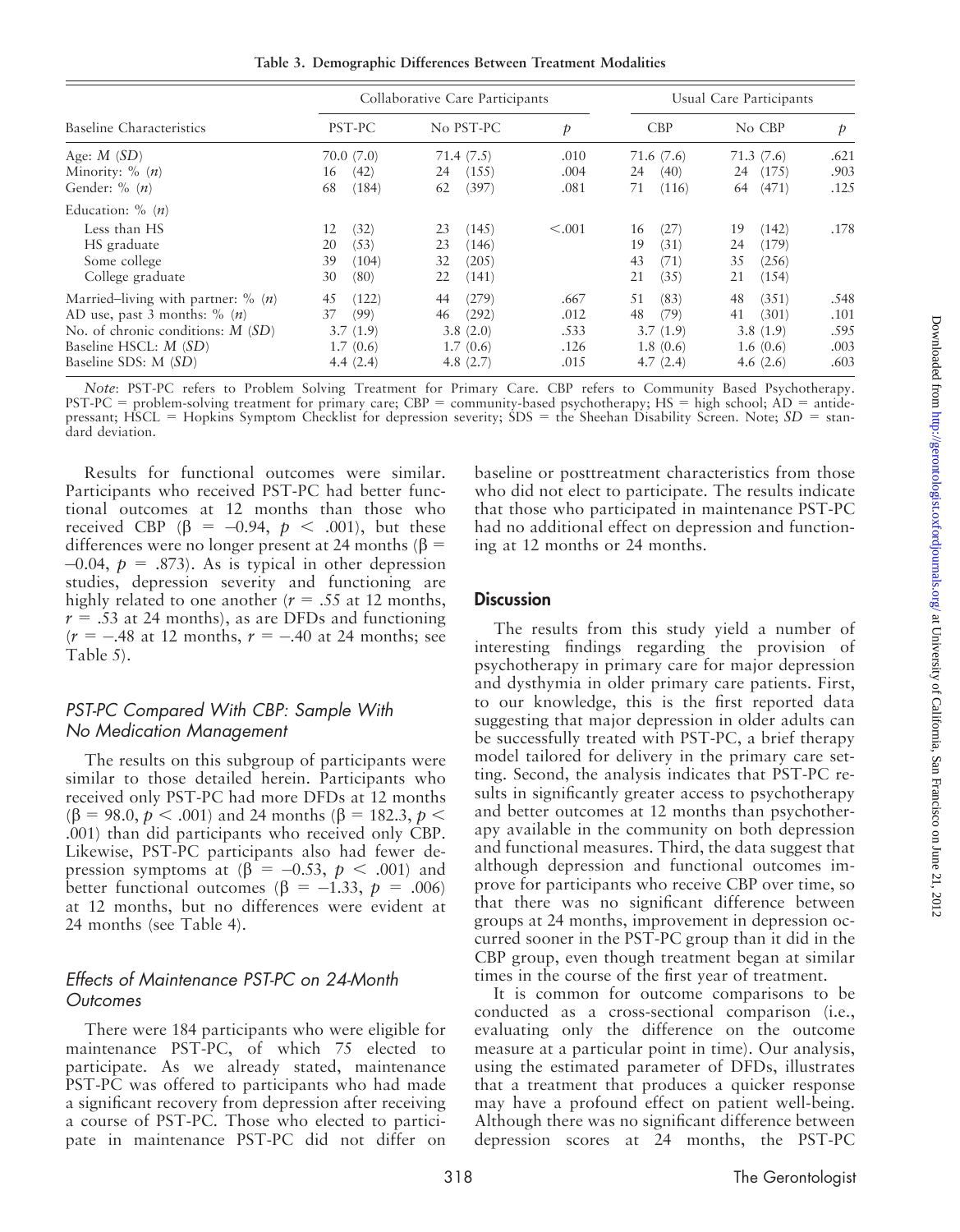|  | Table 4. Regression Analyses on 12- and 24-Month Outcomes (All Study Participants) |  |  |  |  |  |
|--|------------------------------------------------------------------------------------|--|--|--|--|--|
|  |                                                                                    |  |  |  |  |  |

|                     |                       | 12-Month Outcome |                  |                  |          |               | 24-Month Outcome | 0-24 Months (DFD only) |                  |                   |
|---------------------|-----------------------|------------------|------------------|------------------|----------|---------------|------------------|------------------------|------------------|-------------------|
| Outcome<br>Measures | Variables             | β                | $\boldsymbol{p}$ | 95% CI           | β        | $\mathcal{P}$ | 95% CI           | β                      | $\boldsymbol{p}$ | 95% CI            |
| <b>DFDs</b>         | Intercept             | 399.86           | < .001           | 276.8-522.9      | 451.36   | < .001        | 304.0-598.8      | 851.23                 | < .001           | 599.2-1103.3      |
|                     | PST-PC-CBP            | 47.54            | < .001           | $28.4 - 66.7$    | 47.02    | < .001        | $24.1 - 70.0$    | 94.56                  | < .001           | 55.3-133.8        |
|                     | medication            | $-25.73$         | .014             | $-46.2 - -5.2$   | $-19.02$ | .128          | $-43.6 - 5.5$    | $-44.75$               | .037             | $-86.7- -2.8$     |
|                     | Baseline              | $-76.45$         | < .001           | $-93.9 - -59.0$  | $-61.06$ | < .001        | $-81.9 - -40.2$  | $-137.52$              | < .001           | $-173.2 - -101.8$ |
|                     | <b>HSCL</b><br>Site 2 | $-46.44$         | .093             | $-100.6 - 7.7$   | $-55.79$ | .092          | $-120.7-9.1$     | $-102.23$              | .071             | $-213.2 - 8.7$    |
|                     | Site 3                | $-35.00$         | .231             | $-92.4 - 22.4$   | $-35.31$ | .313          | $-104.1 - 33.4$  | $-70.31$               | .240             | $-187.9 - 47.3$   |
|                     | Site 4                | $-65.24$         | .020             | $-120.1 - -10.3$ | $-49.65$ | .139          | $-115.4 - 16.1$  | $-114.89$              | .045             | $-227.4 - 2.4$    |
|                     | Site 5                | $-20.15$         | .442             | $-71.6 - 31.3$   | $-43.19$ | .169          | $-104.8 - 18.4$  | $-63.34$               | .238             | $-168.7 - 42.0$   |
|                     | Site 6                | $-17.58$         | .501             | $-68.9 - 33.8$   | $-19.68$ | .530          | $-81.2 - 41.8$   | $-37.27$               | .487             | $-142.5 - 67.9$   |
|                     | Site 7                | $-18.71$         | .470             | $-69.6 - 32.2$   | $-33.87$ | .276          | $-94.9 - 27.1$   | $-52.58$               | .322             | $-156.9 - 51.7$   |
|                     | Site 8                | $-21.60$         | .369             | $-68.8 - 25.6$   | $-41.72$ | .148          | $-98.3 - 14.8$   | $-63.33$               | .199             | $-160.0 - 33.4$   |
|                     | Recruitment           | 2.74             | .825             | $-21.6 - 27.1$   | 2.59     | .861          | $-26.6 - 31.7$   | 5.33                   | .834             | $-44.5 - 55.2$    |
|                     | Age                   | $-1.73$          | .010             | $-3.0 -0.4$      | $-2.91$  | < .001        | $-4.5 -1.3$      | $-4.65$                | < .001           | $-7.3 - -2.0$     |
|                     | Gender                | 7.75             | .519             | $-15.9 - 31.4$   | 0.47     | .974          | $-27.8 - 28.8$   | 8.21                   | .739             | $-40.2 - 56.6$    |
|                     | Ethnicity             | 12.11            | .355             | $-13.6 - 37.8$   | 37.45    | .017          | $6.6 - 68.3$     | 49.56                  | .065             | $-3.1 - 102.2$    |
|                     | HS                    | 2.66             | .876             | $-30.9 - 36.2$   | $-5.95$  | .772          | $-46.2 - 34.3$   | $-3.29$                | .925             | $-72.1 - 65.5$    |
|                     | Some college          | 14.30            | .383             | $-17.9 - 46.5$   | 16.72    | .394          | $-21.8 - 55.3$   | 31.02                  | .355             | $-34.9 - 96.9$    |
|                     | College               | 32.65            | .068             | $-2.5 - 67.8$    | 31.02    | .148          | $-11.0 - 73.1$   | 63.67                  | .083             | $-8.3 - 135.6$    |
|                     | graduate              |                  |                  |                  |          |               |                  |                        |                  |                   |
|                     | Marital status        | 0.38             | .969             | $-19.1 - 19.8$   | $-0.12$  | .992          | $-23.4-23.2$     | 0.26                   | .990             | $-39.6 - 40.1$    |
| Depression          |                       |                  |                  |                  |          |               |                  |                        |                  |                   |
| severity            | Intercept             | $-0.14$          | .741             | $-1.0 - 0.7$     | $-0.19$  | .657          | $-1.0 - 0.7$     |                        |                  |                   |
|                     | PST-PC-CBP            | $-0.36$          | < .001           | $-0.5 -0.2$      | $-0.05$  | .420          | $-0.2 - 0.1$     |                        |                  |                   |
|                     | medication            | 0.09             | .239             | $-0.1 - 0.2$     | 0.17     | .018          | $0.0 - 0.3$      |                        |                  |                   |
|                     | Baseline              | 0.40             | < .001           | $0.3 - 0.5$      | 0.38     | < .001        | $0.3 - 0.5$      |                        |                  |                   |
|                     | <b>HSCL</b>           |                  |                  |                  |          |               |                  |                        |                  |                   |
|                     | Site 2                | 0.27             | .160             | $-0.1 - 0.6$     | 0.09     | .629          | $-0.3 - 0.5$     |                        |                  |                   |
|                     | Site 3                | 0.16             | .415             | $-0.2 - 0.6$     | 0.03     | .882          | $-0.4 - 0.4$     |                        |                  |                   |
|                     | Site 4                | 0.36             | .064             | $-0.0 - 0.7$     | $-0.01$  | .945          | $-0.4 - 0.4$     |                        |                  |                   |
|                     | Site 5                | 0.01             | .964             | $-0.3 - 0.4$     | 0.04     | .807          | $-0.3 - 0.4$     |                        |                  |                   |
|                     | Site 6                | 0.09             | .628             | $-0.3 - 0.4$     | $-0.15$  | .381          | $-0.5 - 0.2$     |                        |                  |                   |
|                     | Site 7                | 0.09             | .629             | $-0.3 - 0.4$     | 0.03     | .857          | $-0.3 - 0.4$     |                        |                  |                   |
|                     | Site 8                | 0.13             | .425             | $-0.2 - 0.5$     | $-0.02$  | .889          | $-0.3 - 0.3$     |                        |                  |                   |
|                     | Recruitment           | 0.04             | .668             | $-0.1 - 0.2$     | $-0.10$  | .216          | $-0.3 - 0.1$     |                        |                  |                   |
|                     | Age                   | 0.01             | .012             | $0.0 - 0.0$      | 0.01     | .002          | $0.0 - 0.0$      |                        |                  |                   |
|                     | Gender                | 0.03             | .705             | $-0.1 - 0.2$     | $-0.04$  | .613          | $-0.2 - 0.1$     |                        |                  |                   |
|                     | Ethnicity             | $-0.13$          | .137             | $-0.3 - 0.0$     | $-0.24$  | .007          | $-0.4 -0.1$      |                        |                  |                   |
|                     | HS                    | $-0.07$          | .548             | $-0.3 - 0.2$     | 0.01     | .930          | $-0.2 - 0.2$     |                        |                  |                   |
|                     | Some college          | $-0.09$          | .412             | $-0.3 - 0.1$     | $-0.04$  | .703          | $-0.3 - 0.2$     |                        |                  |                   |
|                     | College               | $-0.22$          | .074             | $-0.5 - 0.0$     | $-0.13$  | .298          | $-0.4 - 0.1$     |                        |                  |                   |
|                     | graduate              |                  |                  |                  |          |               |                  |                        |                  |                   |
|                     | Marital status        | 0.05             | .468             | $-0.1 - 0.2$     | 0.01     | .917          | $-0.1 - 0.1$     |                        |                  |                   |
| Disability          | Intercept             | $-0.31$          | .842             | $-3.4 - 2.8$     | 1.71     | .265          | $-1.3 - 4.7$     |                        |                  |                   |
|                     | PST-PC-CBP            | $-0.94$          | < .001           | $-1.4 -0.4$      | 0.04     | .873          | $-0.4 - 0.5$     |                        |                  |                   |
|                     | medication            | 0.47             | .083             | $-0.1 - 1.0$     | 0.53     | .043          | $0.0 - 1.1$      |                        |                  |                   |
|                     | <b>Baseline SDS</b>   | 0.40             | < .001           | $0.3 - 0.5$      | 0.35     | < .001        | $0.3 - 0.5$      |                        |                  |                   |
|                     | Site 2                | 2.32             | .001             | $0.9 - 3.7$      | $-0.55$  | .427          | $-1.9 - 0.8$     |                        |                  |                   |
|                     | Site 3                | 0.52             | .492             | $-1.0 - 2.0$     | $-0.23$  | .753          | $-1.6 - 1.2$     |                        |                  |                   |
|                     | Site 4                | 2.01             | .005             | $0.6 - 3.4$      | 0.42     | .546          | $-0.9 - 1.8$     |                        |                  |                   |
|                     | Site 5                | 0.92             | .175             | $-0.4 - 2.2$     | 0.04     | .946          | $-1.2 - 1.3$     |                        |                  |                   |
|                     | Site 6                | 0.68             | .312             | $-0.6 - 2.0$     | $-1.04$  | .108          | $-2.3 - 0.2$     |                        |                  |                   |
|                     | Site 7                | 0.63             | .347             | $-0.7 - 1.9$     | $-0.26$  | .686          | $-1.5 - 1.0$     |                        |                  |                   |
|                     | Site 8                | 0.69             | .268             | $-0.5 - 1.9$     | $-0.98$  | .101          | $-2.2 - 0.2$     |                        |                  |                   |
|                     | Recruitment           | 0.09             | .782             | $-0.5 - 0.7$     | $-0.07$  | .835          | $-0.7 - 0.6$     |                        |                  |                   |
|                     | Age                   | 0.03             | .135             | $-0.0 - 0.1$     | 0.02     | .233          | $-0.0 - 0.1$     |                        |                  |                   |
|                     | Gender                | $-0.45$          | .147             | $-1.1 - 0.2$     | $-0.16$  | .599          | $-0.8 - 0.4$     |                        |                  |                   |
|                     | Ethnicity             | $-0.53$          | .120             | $-1.2 - 0.1$     | $-1.03$  | .002          | $-1.7 -0.4$      |                        |                  |                   |
|                     | HS                    | 0.89             | .044             | $0.0 - 1.8$      | $-0.03$  | .940          | $-0.9 - 0.8$     |                        |                  |                   |
|                     | Some college          | 0.39             | .367             | $-0.5 - 1.2$     | $-0.32$  | .449          | $-1.1 - 0.5$     |                        |                  |                   |
|                     | College               | $-0.11$          | .819             | $-1.0 - 0.8$     | $-0.14$  | .749          | $-1.0 - 0.7$     |                        |                  |                   |
|                     | graduate              |                  |                  |                  |          |               |                  |                        |                  |                   |
|                     | Marital status        | 0.05             | .853             | $-0.5 - 0.6$     | $0.17\,$ | .492          | $-0.3 - 0.7$     |                        |                  |                   |

Note: DFD = Depression-free day;  $CI =$  confidence interval;  $PST-PC =$  problem-solving treatment for primary care;  $CBP =$ community-based psychotherapy; PST-PC–CBP = PST compared with CBP; HS = high school; HSCL = Hopkins Symptom Checklist for depression severity;  $SDS =$  the Sheehan Disability Screen.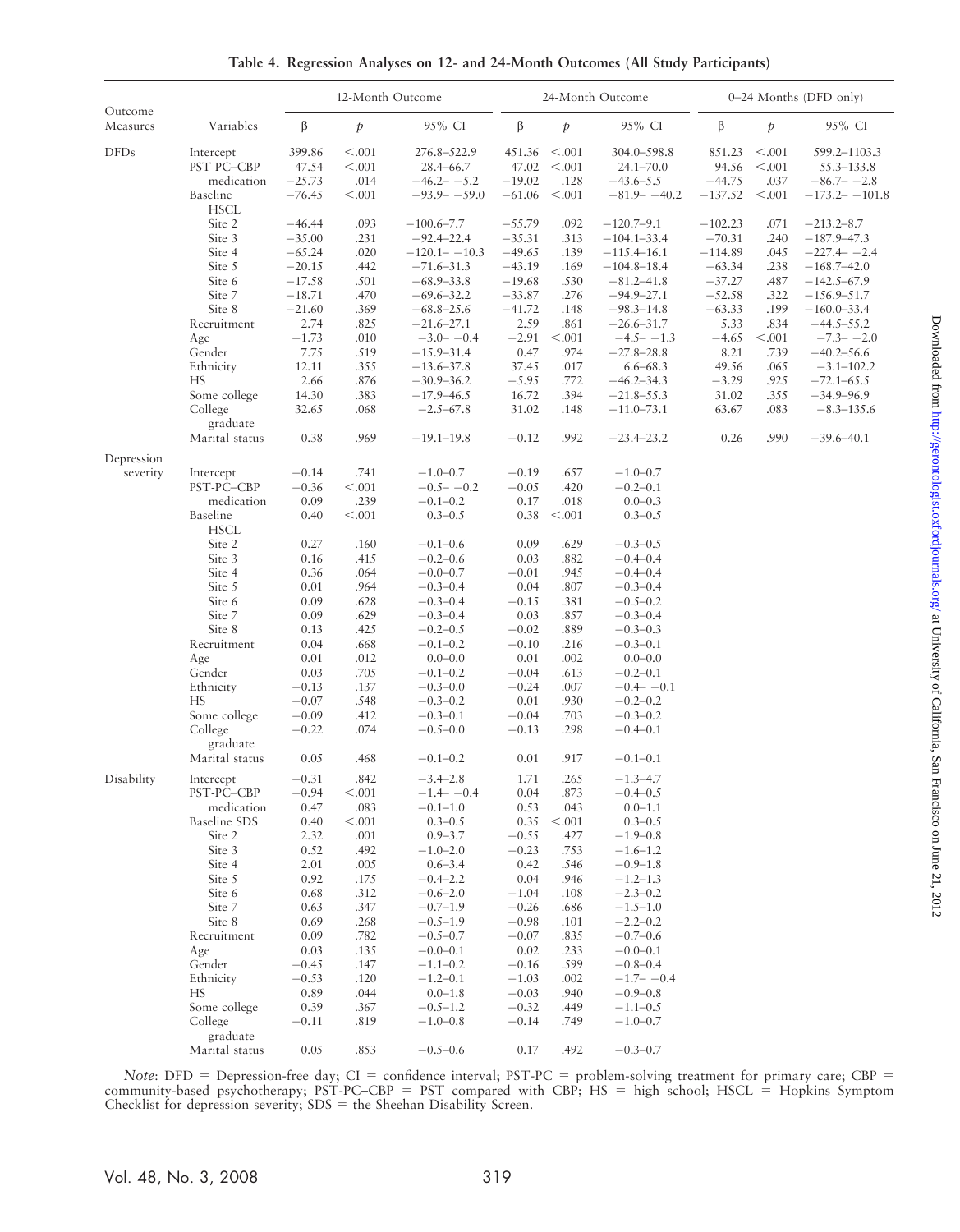| 95% CI<br>β<br>Variables<br>β<br>$\beta$<br>95% CI<br>95% CI<br>Measures<br>$\dot{p}$<br>$\boldsymbol{p}$<br>$\mathcal{P}$<br><b>DFDs</b><br>.002<br>743.83<br>348.84<br>134.9-562.8<br>394.99<br>.003<br>139.6-650.4<br>.001<br>307.4-1180.3<br>Intercept<br>PST-PC-CBP<br>97.98<br>< .001<br>< .001<br>182.27 < 0.001<br>$61.7 - 134.3$<br>84.29<br>$41.0 - 127.6$<br>$108.3 - 256.3$<br>Baseline SCL<br>$-75.09$<br>< .001<br>$-132.24$ <.001<br>$-106.1 - -44.1$<br>$-57.14$<br>.003<br>$-94.2 - -20.1$<br>Site 2<br>$-29.38$<br>.452<br>$-106.5 - 47.7$<br>$-19.94$<br>$-112.0 - 72.1$<br>$-49.32$<br>$.536 -206.6 -108.0$<br>.669<br>Site 3<br>$-55.47$<br>.204<br>$-141.4 - 30.5$<br>$-39.54$<br>$.447 - 142.2 - 63.1$<br>$-95.01$<br>$.285 -270.4 -80.4$<br>Site 4<br>$-89.83$<br>.038<br>$-45.85$<br>$-147.1 - 55.4$<br>$-135.68$<br>.123<br>$-308.7 - 37.3$<br>$-174.6 - -5.0$<br>.371<br>Site 5<br>14.84<br>.712<br>$-64.6 - 94.2$<br>$-13.01$<br>.786<br>$-107.8 - 81.8$<br>.982<br>1.83<br>$-160.2 - 163.8$<br>61.21<br>Site 6<br>.140<br>$-20.5 - 142.9$<br>41.41<br>.402<br>$-56.1 - 138.9$<br>102.61<br>.225<br>$-64.0 - 269.2$<br>Site 7<br>$-7.10$<br>$-19.63$<br>.684<br>$-26.73$<br>$-189.6 - 136.1$<br>.860<br>$-86.9 - 72.7$<br>$-114.9 - 75.6$<br>.746<br>$-53.50$<br>Site 8<br>$-88.24$<br>.152<br>$-127.1 - 20.0$<br>$-34.74$<br>.435<br>$-122.6 - 53.1$<br>.247<br>$-238.3 - 61.8$<br>$-29.04$<br>Recruitment<br>.172<br>$-70.9 - 12.8$<br>$-22.70$<br>.370<br>$-72.7-27.3$<br>$-51.73$<br>.233<br>$-137.2 - 33.7$<br>$-1.51$<br>.202<br>$-3.8 - 0.8$<br>$-2.68$<br>$-5.5-0.1$<br>$-4.19$<br>.084<br>$-8.9 - 0.6$<br>Age<br>.059<br>Gender<br>16.52<br>$-25.0 - 58.0$<br>12.84<br>$-36.7 - 62.4$<br>29.36<br>.494<br>$-55.3 - 114.0$<br>.432<br>.609<br>Ethnicity<br>47.50<br>59.38<br>11.88<br>.612<br>$-34.4 - 58.2$<br>.091<br>$-7.8 - 102.8$<br>.216<br>$-35.1 - 153.8$<br>52.33<br>.082<br>25.30<br>.205<br><b>HS</b><br>$-6.8 - 111.4$<br>.479<br>$-45.3 - 95.9$<br>77.63<br>$-42.9 - 198.2$<br>16.93<br>Some college<br>$-41.0 - 74.8$<br>10.81<br>27.74<br>.564<br>.757<br>$-58.3 - 79.9$<br>.643<br>$-90.4 - 145.8$<br>45.40<br>.154<br>28.92<br>74.32<br>.251<br>College<br>$-17.2 - 108.0$<br>.445<br>$-45.8 - 103.7$<br>$-53.4-202.0$<br>graduate<br>Marital status $-16.74$<br>.240<br>.367<br>$-53.4-19.9$<br>$-26.10$<br>$-69.8 - 17.7$<br>$-42.83$<br>$.259 -117.6 -31.9$<br>Depression<br>.862<br>severity Intercept<br>$-0.14$<br>$-1.7 - 1.4$<br>$-0.61$<br>.457<br>$-2.2 - 1.0$<br>PST-PC-CBP<br>$-0.53$<br>< .001<br>$-0.8 - -0.3$<br>$-0.08$<br>$-0.3 - 0.2$<br>.552<br>Baseline SCL<br>0.40<br>< .001<br>$0.2 - 0.6$<br>$-0.2 - 0.6$<br>0.38<br>.001<br>Site 2<br>0.17<br>.514<br>$-0.6 - 0.5$<br>$-0.3 - 0.7$<br>$-0.06$<br>.823<br>Site 3<br>0.37<br>.215<br>$-0.2 - 0.9$<br>0.03<br>.929<br>$-0.6 - 0.6$<br>0.67<br>Site 4<br>.031<br>$0.1 - 1.3$<br>$-0.7 - 0.5$<br>$-0.07$<br>.817<br>.807<br>Site 5<br>$-0.07$<br>$-0.6 - 0.5$<br>$-0.35$<br>$-0.9 - 0.2$<br>.211<br>$-0.22$<br>.428<br>$-0.40$<br>$-1.0 - 0.2$<br>Site 6<br>$-0.8 - 0.3$<br>.154<br>Site 7<br>0.01<br>.964<br>$-0.10$<br>$-0.7 - 0.4$<br>$-0.5 - 0.5$<br>.713<br>Site 8<br>0.24<br>.344<br>$-0.9 - 0.1$<br>$-0.3 - 0.7$<br>$-0.36$<br>.163<br>Recruitment<br>$0.16\,$<br>.256<br>$-0.2 - 0.4$<br>$-0.1 - 0.4$<br>0.10<br>.527<br>0.01<br>.207<br>0.02<br>$0.0 - 0.0$<br>Age<br>$-0.0 - 0.0$<br>.020<br>Gender<br>0.05<br>.700<br>$-0.2 - 0.3$<br>0.01<br>.950<br>$-0.3 - 0.3$<br>Ethnicity<br>$-0.13$<br>.422<br>$-0.22$<br>$-0.5 - 0.1$<br>$-0.4 - 0.2$<br>.181<br>$-0.17$<br>.404<br>$-0.15$<br>High school<br>$-0.6 - 0.2$<br>.486<br>$-0.6 - 0.3$<br>Some college<br>0.12<br>.551<br>$-0.3 - 0.5$<br>$-0.01$<br>.959<br>$-0.4 - 0.4$<br>$-0.05$<br>$-0.19$<br>$-0.6 - 0.3$<br>College<br>.808<br>$-0.5 - 0.4$<br>.404<br>graduate<br>Marital status<br>0.04<br>.752<br>$-0.2 - 0.3$<br>0.15<br>.257<br>$-0.1 - 0.4$<br>.339<br>$-8.3 - 2.9$<br>$-2.69$<br>0.33<br>.911<br>$-5.5-6.1$<br>Disability Intercept<br>PST-PC-CBP<br>$-2.3 - -0.4$<br>0.25<br>$-0.8 - 1.3$<br>$-1.33$<br>.006<br>.620<br>< .001<br>$0.1 - 0.5$<br>0.29<br>$0.1 - 0.5$<br>Baseline SDS<br>0.33<br>.005<br>Site 2<br>1.90<br>.056<br>$-0.1 - 3.8$<br>$-2.18$<br>.034<br>$-4.2 - -0.2$<br>Site 3<br>$-0.85$<br>$-0.13$<br>.905<br>$-2.3 - 2.0$<br>$-3.1 - 1.4$<br>.457<br>Site 4<br>3.43<br>.003<br>$1.2 - 5.7$<br>0.23<br>$-2.1 - 2.6$<br>.849<br>.850<br>Site 5<br>0.19<br>$-1.8 - 2.2$<br>$-1.75$<br>$-3.9 - 0.4$<br>.109<br>$-4.9 - -0.7$<br>Site 6<br>$-0.06$<br>.957<br>$-2.1 - 2.0$<br>$-2.83$<br>.009<br>$-1.75$<br>Site 7<br>$-0.71$<br>.500<br>$-2.8 - 1.4$<br>$-3.9 - 0.4$<br>.111<br>Site 8<br>0.76<br>$-2.55$<br>$-4.5-$ -0.6<br>.433<br>$-1.2 - 2.7$<br>.013<br>Recruitment<br>0.78<br>.153<br>$-0.3-1.9$<br>0.42<br>$-0.7-1.6$<br>.470<br>.082<br>0.05<br>$-0.0 - 0.1$<br>Age<br>0.06<br>$-0.0 - 0.1$<br>.140<br>Gender<br>$-1.02$<br>.058<br>$-2.1 - 0.0$<br>0.43<br>$-0.7-1.5$<br>.438<br>Ethnicity<br>$-0.08$<br>.894<br>$-1.3 - 1.1$<br>$-1.14$<br>$-2.4 - 0.1$<br>.067<br><b>HS</b><br>0.61<br>$-1.0 - 2.2$<br>1.68<br>.028<br>$0.2 - 3.2$<br>.455<br>Some college<br>0.21<br>1.10<br>.146<br>$-0.4 - 2.6$<br>.791<br>$-1.4 - 1.8$<br>College<br>1.15<br>.157<br>$-0.4 - 2.7$<br>0.24<br>.780<br>$-1.4-1.9$<br>graduate<br>Marital status<br>0.04<br>.941<br>$-0.9 - 1.0$<br>0.06<br>.908<br>$-0.9 - 1.0$ |         | $0-12$ Month (DFD) |  |  | 12-24 Month (DFD) | $0-24$ Month (DFD) |  |  |                  |
|---------------------------------------------------------------------------------------------------------------------------------------------------------------------------------------------------------------------------------------------------------------------------------------------------------------------------------------------------------------------------------------------------------------------------------------------------------------------------------------------------------------------------------------------------------------------------------------------------------------------------------------------------------------------------------------------------------------------------------------------------------------------------------------------------------------------------------------------------------------------------------------------------------------------------------------------------------------------------------------------------------------------------------------------------------------------------------------------------------------------------------------------------------------------------------------------------------------------------------------------------------------------------------------------------------------------------------------------------------------------------------------------------------------------------------------------------------------------------------------------------------------------------------------------------------------------------------------------------------------------------------------------------------------------------------------------------------------------------------------------------------------------------------------------------------------------------------------------------------------------------------------------------------------------------------------------------------------------------------------------------------------------------------------------------------------------------------------------------------------------------------------------------------------------------------------------------------------------------------------------------------------------------------------------------------------------------------------------------------------------------------------------------------------------------------------------------------------------------------------------------------------------------------------------------------------------------------------------------------------------------------------------------------------------------------------------------------------------------------------------------------------------------------------------------------------------------------------------------------------------------------------------------------------------------------------------------------------------------------------------------------------------------------------------------------------------------------------------------------------------------------------------------------------------------------------------------------------------------------------------------------------------------------------------------------------------------------------------------------------------------------------------------------------------------------------------------------------------------------------------------------------------------------------------------------------------------------------------------------------------------------------------------------------------------------------------------------------------------------------------------------------------------------------------------------------------------------------------------------------------------------------------------------------------------------------------------------------------------------------------------------------------------------------------------------------------------------------------------------------------------------------------------------------------------------------------------------------------------------------------------------------------------------------------------------------------------------------------------------------------------------------------------------------------------------------------------------------------------------------------------------------------------------------------------------------------------------------------------------------------------------------------------------------------------------------------------------------------------------------------------------------------------------------------------------------------------------------------------------------------------------------------------------------------------------------------------------------------------------------------------------------------------------------------------------------------------------------------------------------------------------------------------------------------------------------------------------------------------------------------------------------------------------------------------------------------------------------------------------------------------------------------------------------------------------|---------|--------------------|--|--|-------------------|--------------------|--|--|------------------|
|                                                                                                                                                                                                                                                                                                                                                                                                                                                                                                                                                                                                                                                                                                                                                                                                                                                                                                                                                                                                                                                                                                                                                                                                                                                                                                                                                                                                                                                                                                                                                                                                                                                                                                                                                                                                                                                                                                                                                                                                                                                                                                                                                                                                                                                                                                                                                                                                                                                                                                                                                                                                                                                                                                                                                                                                                                                                                                                                                                                                                                                                                                                                                                                                                                                                                                                                                                                                                                                                                                                                                                                                                                                                                                                                                                                                                                                                                                                                                                                                                                                                                                                                                                                                                                                                                                                                                                                                                                                                                                                                                                                                                                                                                                                                                                                                                                                                                                                                                                                                                                                                                                                                                                                                                                                                                                                                                                                                                                 | Outcome |                    |  |  |                   |                    |  |  |                  |
|                                                                                                                                                                                                                                                                                                                                                                                                                                                                                                                                                                                                                                                                                                                                                                                                                                                                                                                                                                                                                                                                                                                                                                                                                                                                                                                                                                                                                                                                                                                                                                                                                                                                                                                                                                                                                                                                                                                                                                                                                                                                                                                                                                                                                                                                                                                                                                                                                                                                                                                                                                                                                                                                                                                                                                                                                                                                                                                                                                                                                                                                                                                                                                                                                                                                                                                                                                                                                                                                                                                                                                                                                                                                                                                                                                                                                                                                                                                                                                                                                                                                                                                                                                                                                                                                                                                                                                                                                                                                                                                                                                                                                                                                                                                                                                                                                                                                                                                                                                                                                                                                                                                                                                                                                                                                                                                                                                                                                                 |         |                    |  |  |                   |                    |  |  |                  |
|                                                                                                                                                                                                                                                                                                                                                                                                                                                                                                                                                                                                                                                                                                                                                                                                                                                                                                                                                                                                                                                                                                                                                                                                                                                                                                                                                                                                                                                                                                                                                                                                                                                                                                                                                                                                                                                                                                                                                                                                                                                                                                                                                                                                                                                                                                                                                                                                                                                                                                                                                                                                                                                                                                                                                                                                                                                                                                                                                                                                                                                                                                                                                                                                                                                                                                                                                                                                                                                                                                                                                                                                                                                                                                                                                                                                                                                                                                                                                                                                                                                                                                                                                                                                                                                                                                                                                                                                                                                                                                                                                                                                                                                                                                                                                                                                                                                                                                                                                                                                                                                                                                                                                                                                                                                                                                                                                                                                                                 |         |                    |  |  |                   |                    |  |  |                  |
|                                                                                                                                                                                                                                                                                                                                                                                                                                                                                                                                                                                                                                                                                                                                                                                                                                                                                                                                                                                                                                                                                                                                                                                                                                                                                                                                                                                                                                                                                                                                                                                                                                                                                                                                                                                                                                                                                                                                                                                                                                                                                                                                                                                                                                                                                                                                                                                                                                                                                                                                                                                                                                                                                                                                                                                                                                                                                                                                                                                                                                                                                                                                                                                                                                                                                                                                                                                                                                                                                                                                                                                                                                                                                                                                                                                                                                                                                                                                                                                                                                                                                                                                                                                                                                                                                                                                                                                                                                                                                                                                                                                                                                                                                                                                                                                                                                                                                                                                                                                                                                                                                                                                                                                                                                                                                                                                                                                                                                 |         |                    |  |  |                   |                    |  |  | $-195.6 - -68.9$ |
|                                                                                                                                                                                                                                                                                                                                                                                                                                                                                                                                                                                                                                                                                                                                                                                                                                                                                                                                                                                                                                                                                                                                                                                                                                                                                                                                                                                                                                                                                                                                                                                                                                                                                                                                                                                                                                                                                                                                                                                                                                                                                                                                                                                                                                                                                                                                                                                                                                                                                                                                                                                                                                                                                                                                                                                                                                                                                                                                                                                                                                                                                                                                                                                                                                                                                                                                                                                                                                                                                                                                                                                                                                                                                                                                                                                                                                                                                                                                                                                                                                                                                                                                                                                                                                                                                                                                                                                                                                                                                                                                                                                                                                                                                                                                                                                                                                                                                                                                                                                                                                                                                                                                                                                                                                                                                                                                                                                                                                 |         |                    |  |  |                   |                    |  |  |                  |
|                                                                                                                                                                                                                                                                                                                                                                                                                                                                                                                                                                                                                                                                                                                                                                                                                                                                                                                                                                                                                                                                                                                                                                                                                                                                                                                                                                                                                                                                                                                                                                                                                                                                                                                                                                                                                                                                                                                                                                                                                                                                                                                                                                                                                                                                                                                                                                                                                                                                                                                                                                                                                                                                                                                                                                                                                                                                                                                                                                                                                                                                                                                                                                                                                                                                                                                                                                                                                                                                                                                                                                                                                                                                                                                                                                                                                                                                                                                                                                                                                                                                                                                                                                                                                                                                                                                                                                                                                                                                                                                                                                                                                                                                                                                                                                                                                                                                                                                                                                                                                                                                                                                                                                                                                                                                                                                                                                                                                                 |         |                    |  |  |                   |                    |  |  |                  |
|                                                                                                                                                                                                                                                                                                                                                                                                                                                                                                                                                                                                                                                                                                                                                                                                                                                                                                                                                                                                                                                                                                                                                                                                                                                                                                                                                                                                                                                                                                                                                                                                                                                                                                                                                                                                                                                                                                                                                                                                                                                                                                                                                                                                                                                                                                                                                                                                                                                                                                                                                                                                                                                                                                                                                                                                                                                                                                                                                                                                                                                                                                                                                                                                                                                                                                                                                                                                                                                                                                                                                                                                                                                                                                                                                                                                                                                                                                                                                                                                                                                                                                                                                                                                                                                                                                                                                                                                                                                                                                                                                                                                                                                                                                                                                                                                                                                                                                                                                                                                                                                                                                                                                                                                                                                                                                                                                                                                                                 |         |                    |  |  |                   |                    |  |  |                  |
|                                                                                                                                                                                                                                                                                                                                                                                                                                                                                                                                                                                                                                                                                                                                                                                                                                                                                                                                                                                                                                                                                                                                                                                                                                                                                                                                                                                                                                                                                                                                                                                                                                                                                                                                                                                                                                                                                                                                                                                                                                                                                                                                                                                                                                                                                                                                                                                                                                                                                                                                                                                                                                                                                                                                                                                                                                                                                                                                                                                                                                                                                                                                                                                                                                                                                                                                                                                                                                                                                                                                                                                                                                                                                                                                                                                                                                                                                                                                                                                                                                                                                                                                                                                                                                                                                                                                                                                                                                                                                                                                                                                                                                                                                                                                                                                                                                                                                                                                                                                                                                                                                                                                                                                                                                                                                                                                                                                                                                 |         |                    |  |  |                   |                    |  |  |                  |
|                                                                                                                                                                                                                                                                                                                                                                                                                                                                                                                                                                                                                                                                                                                                                                                                                                                                                                                                                                                                                                                                                                                                                                                                                                                                                                                                                                                                                                                                                                                                                                                                                                                                                                                                                                                                                                                                                                                                                                                                                                                                                                                                                                                                                                                                                                                                                                                                                                                                                                                                                                                                                                                                                                                                                                                                                                                                                                                                                                                                                                                                                                                                                                                                                                                                                                                                                                                                                                                                                                                                                                                                                                                                                                                                                                                                                                                                                                                                                                                                                                                                                                                                                                                                                                                                                                                                                                                                                                                                                                                                                                                                                                                                                                                                                                                                                                                                                                                                                                                                                                                                                                                                                                                                                                                                                                                                                                                                                                 |         |                    |  |  |                   |                    |  |  |                  |
|                                                                                                                                                                                                                                                                                                                                                                                                                                                                                                                                                                                                                                                                                                                                                                                                                                                                                                                                                                                                                                                                                                                                                                                                                                                                                                                                                                                                                                                                                                                                                                                                                                                                                                                                                                                                                                                                                                                                                                                                                                                                                                                                                                                                                                                                                                                                                                                                                                                                                                                                                                                                                                                                                                                                                                                                                                                                                                                                                                                                                                                                                                                                                                                                                                                                                                                                                                                                                                                                                                                                                                                                                                                                                                                                                                                                                                                                                                                                                                                                                                                                                                                                                                                                                                                                                                                                                                                                                                                                                                                                                                                                                                                                                                                                                                                                                                                                                                                                                                                                                                                                                                                                                                                                                                                                                                                                                                                                                                 |         |                    |  |  |                   |                    |  |  |                  |
|                                                                                                                                                                                                                                                                                                                                                                                                                                                                                                                                                                                                                                                                                                                                                                                                                                                                                                                                                                                                                                                                                                                                                                                                                                                                                                                                                                                                                                                                                                                                                                                                                                                                                                                                                                                                                                                                                                                                                                                                                                                                                                                                                                                                                                                                                                                                                                                                                                                                                                                                                                                                                                                                                                                                                                                                                                                                                                                                                                                                                                                                                                                                                                                                                                                                                                                                                                                                                                                                                                                                                                                                                                                                                                                                                                                                                                                                                                                                                                                                                                                                                                                                                                                                                                                                                                                                                                                                                                                                                                                                                                                                                                                                                                                                                                                                                                                                                                                                                                                                                                                                                                                                                                                                                                                                                                                                                                                                                                 |         |                    |  |  |                   |                    |  |  |                  |
|                                                                                                                                                                                                                                                                                                                                                                                                                                                                                                                                                                                                                                                                                                                                                                                                                                                                                                                                                                                                                                                                                                                                                                                                                                                                                                                                                                                                                                                                                                                                                                                                                                                                                                                                                                                                                                                                                                                                                                                                                                                                                                                                                                                                                                                                                                                                                                                                                                                                                                                                                                                                                                                                                                                                                                                                                                                                                                                                                                                                                                                                                                                                                                                                                                                                                                                                                                                                                                                                                                                                                                                                                                                                                                                                                                                                                                                                                                                                                                                                                                                                                                                                                                                                                                                                                                                                                                                                                                                                                                                                                                                                                                                                                                                                                                                                                                                                                                                                                                                                                                                                                                                                                                                                                                                                                                                                                                                                                                 |         |                    |  |  |                   |                    |  |  |                  |
|                                                                                                                                                                                                                                                                                                                                                                                                                                                                                                                                                                                                                                                                                                                                                                                                                                                                                                                                                                                                                                                                                                                                                                                                                                                                                                                                                                                                                                                                                                                                                                                                                                                                                                                                                                                                                                                                                                                                                                                                                                                                                                                                                                                                                                                                                                                                                                                                                                                                                                                                                                                                                                                                                                                                                                                                                                                                                                                                                                                                                                                                                                                                                                                                                                                                                                                                                                                                                                                                                                                                                                                                                                                                                                                                                                                                                                                                                                                                                                                                                                                                                                                                                                                                                                                                                                                                                                                                                                                                                                                                                                                                                                                                                                                                                                                                                                                                                                                                                                                                                                                                                                                                                                                                                                                                                                                                                                                                                                 |         |                    |  |  |                   |                    |  |  |                  |
|                                                                                                                                                                                                                                                                                                                                                                                                                                                                                                                                                                                                                                                                                                                                                                                                                                                                                                                                                                                                                                                                                                                                                                                                                                                                                                                                                                                                                                                                                                                                                                                                                                                                                                                                                                                                                                                                                                                                                                                                                                                                                                                                                                                                                                                                                                                                                                                                                                                                                                                                                                                                                                                                                                                                                                                                                                                                                                                                                                                                                                                                                                                                                                                                                                                                                                                                                                                                                                                                                                                                                                                                                                                                                                                                                                                                                                                                                                                                                                                                                                                                                                                                                                                                                                                                                                                                                                                                                                                                                                                                                                                                                                                                                                                                                                                                                                                                                                                                                                                                                                                                                                                                                                                                                                                                                                                                                                                                                                 |         |                    |  |  |                   |                    |  |  |                  |
|                                                                                                                                                                                                                                                                                                                                                                                                                                                                                                                                                                                                                                                                                                                                                                                                                                                                                                                                                                                                                                                                                                                                                                                                                                                                                                                                                                                                                                                                                                                                                                                                                                                                                                                                                                                                                                                                                                                                                                                                                                                                                                                                                                                                                                                                                                                                                                                                                                                                                                                                                                                                                                                                                                                                                                                                                                                                                                                                                                                                                                                                                                                                                                                                                                                                                                                                                                                                                                                                                                                                                                                                                                                                                                                                                                                                                                                                                                                                                                                                                                                                                                                                                                                                                                                                                                                                                                                                                                                                                                                                                                                                                                                                                                                                                                                                                                                                                                                                                                                                                                                                                                                                                                                                                                                                                                                                                                                                                                 |         |                    |  |  |                   |                    |  |  |                  |
|                                                                                                                                                                                                                                                                                                                                                                                                                                                                                                                                                                                                                                                                                                                                                                                                                                                                                                                                                                                                                                                                                                                                                                                                                                                                                                                                                                                                                                                                                                                                                                                                                                                                                                                                                                                                                                                                                                                                                                                                                                                                                                                                                                                                                                                                                                                                                                                                                                                                                                                                                                                                                                                                                                                                                                                                                                                                                                                                                                                                                                                                                                                                                                                                                                                                                                                                                                                                                                                                                                                                                                                                                                                                                                                                                                                                                                                                                                                                                                                                                                                                                                                                                                                                                                                                                                                                                                                                                                                                                                                                                                                                                                                                                                                                                                                                                                                                                                                                                                                                                                                                                                                                                                                                                                                                                                                                                                                                                                 |         |                    |  |  |                   |                    |  |  |                  |
|                                                                                                                                                                                                                                                                                                                                                                                                                                                                                                                                                                                                                                                                                                                                                                                                                                                                                                                                                                                                                                                                                                                                                                                                                                                                                                                                                                                                                                                                                                                                                                                                                                                                                                                                                                                                                                                                                                                                                                                                                                                                                                                                                                                                                                                                                                                                                                                                                                                                                                                                                                                                                                                                                                                                                                                                                                                                                                                                                                                                                                                                                                                                                                                                                                                                                                                                                                                                                                                                                                                                                                                                                                                                                                                                                                                                                                                                                                                                                                                                                                                                                                                                                                                                                                                                                                                                                                                                                                                                                                                                                                                                                                                                                                                                                                                                                                                                                                                                                                                                                                                                                                                                                                                                                                                                                                                                                                                                                                 |         |                    |  |  |                   |                    |  |  |                  |
|                                                                                                                                                                                                                                                                                                                                                                                                                                                                                                                                                                                                                                                                                                                                                                                                                                                                                                                                                                                                                                                                                                                                                                                                                                                                                                                                                                                                                                                                                                                                                                                                                                                                                                                                                                                                                                                                                                                                                                                                                                                                                                                                                                                                                                                                                                                                                                                                                                                                                                                                                                                                                                                                                                                                                                                                                                                                                                                                                                                                                                                                                                                                                                                                                                                                                                                                                                                                                                                                                                                                                                                                                                                                                                                                                                                                                                                                                                                                                                                                                                                                                                                                                                                                                                                                                                                                                                                                                                                                                                                                                                                                                                                                                                                                                                                                                                                                                                                                                                                                                                                                                                                                                                                                                                                                                                                                                                                                                                 |         |                    |  |  |                   |                    |  |  |                  |
|                                                                                                                                                                                                                                                                                                                                                                                                                                                                                                                                                                                                                                                                                                                                                                                                                                                                                                                                                                                                                                                                                                                                                                                                                                                                                                                                                                                                                                                                                                                                                                                                                                                                                                                                                                                                                                                                                                                                                                                                                                                                                                                                                                                                                                                                                                                                                                                                                                                                                                                                                                                                                                                                                                                                                                                                                                                                                                                                                                                                                                                                                                                                                                                                                                                                                                                                                                                                                                                                                                                                                                                                                                                                                                                                                                                                                                                                                                                                                                                                                                                                                                                                                                                                                                                                                                                                                                                                                                                                                                                                                                                                                                                                                                                                                                                                                                                                                                                                                                                                                                                                                                                                                                                                                                                                                                                                                                                                                                 |         |                    |  |  |                   |                    |  |  |                  |
|                                                                                                                                                                                                                                                                                                                                                                                                                                                                                                                                                                                                                                                                                                                                                                                                                                                                                                                                                                                                                                                                                                                                                                                                                                                                                                                                                                                                                                                                                                                                                                                                                                                                                                                                                                                                                                                                                                                                                                                                                                                                                                                                                                                                                                                                                                                                                                                                                                                                                                                                                                                                                                                                                                                                                                                                                                                                                                                                                                                                                                                                                                                                                                                                                                                                                                                                                                                                                                                                                                                                                                                                                                                                                                                                                                                                                                                                                                                                                                                                                                                                                                                                                                                                                                                                                                                                                                                                                                                                                                                                                                                                                                                                                                                                                                                                                                                                                                                                                                                                                                                                                                                                                                                                                                                                                                                                                                                                                                 |         |                    |  |  |                   |                    |  |  |                  |
|                                                                                                                                                                                                                                                                                                                                                                                                                                                                                                                                                                                                                                                                                                                                                                                                                                                                                                                                                                                                                                                                                                                                                                                                                                                                                                                                                                                                                                                                                                                                                                                                                                                                                                                                                                                                                                                                                                                                                                                                                                                                                                                                                                                                                                                                                                                                                                                                                                                                                                                                                                                                                                                                                                                                                                                                                                                                                                                                                                                                                                                                                                                                                                                                                                                                                                                                                                                                                                                                                                                                                                                                                                                                                                                                                                                                                                                                                                                                                                                                                                                                                                                                                                                                                                                                                                                                                                                                                                                                                                                                                                                                                                                                                                                                                                                                                                                                                                                                                                                                                                                                                                                                                                                                                                                                                                                                                                                                                                 |         |                    |  |  |                   |                    |  |  |                  |
|                                                                                                                                                                                                                                                                                                                                                                                                                                                                                                                                                                                                                                                                                                                                                                                                                                                                                                                                                                                                                                                                                                                                                                                                                                                                                                                                                                                                                                                                                                                                                                                                                                                                                                                                                                                                                                                                                                                                                                                                                                                                                                                                                                                                                                                                                                                                                                                                                                                                                                                                                                                                                                                                                                                                                                                                                                                                                                                                                                                                                                                                                                                                                                                                                                                                                                                                                                                                                                                                                                                                                                                                                                                                                                                                                                                                                                                                                                                                                                                                                                                                                                                                                                                                                                                                                                                                                                                                                                                                                                                                                                                                                                                                                                                                                                                                                                                                                                                                                                                                                                                                                                                                                                                                                                                                                                                                                                                                                                 |         |                    |  |  |                   |                    |  |  |                  |
|                                                                                                                                                                                                                                                                                                                                                                                                                                                                                                                                                                                                                                                                                                                                                                                                                                                                                                                                                                                                                                                                                                                                                                                                                                                                                                                                                                                                                                                                                                                                                                                                                                                                                                                                                                                                                                                                                                                                                                                                                                                                                                                                                                                                                                                                                                                                                                                                                                                                                                                                                                                                                                                                                                                                                                                                                                                                                                                                                                                                                                                                                                                                                                                                                                                                                                                                                                                                                                                                                                                                                                                                                                                                                                                                                                                                                                                                                                                                                                                                                                                                                                                                                                                                                                                                                                                                                                                                                                                                                                                                                                                                                                                                                                                                                                                                                                                                                                                                                                                                                                                                                                                                                                                                                                                                                                                                                                                                                                 |         |                    |  |  |                   |                    |  |  |                  |
|                                                                                                                                                                                                                                                                                                                                                                                                                                                                                                                                                                                                                                                                                                                                                                                                                                                                                                                                                                                                                                                                                                                                                                                                                                                                                                                                                                                                                                                                                                                                                                                                                                                                                                                                                                                                                                                                                                                                                                                                                                                                                                                                                                                                                                                                                                                                                                                                                                                                                                                                                                                                                                                                                                                                                                                                                                                                                                                                                                                                                                                                                                                                                                                                                                                                                                                                                                                                                                                                                                                                                                                                                                                                                                                                                                                                                                                                                                                                                                                                                                                                                                                                                                                                                                                                                                                                                                                                                                                                                                                                                                                                                                                                                                                                                                                                                                                                                                                                                                                                                                                                                                                                                                                                                                                                                                                                                                                                                                 |         |                    |  |  |                   |                    |  |  |                  |
|                                                                                                                                                                                                                                                                                                                                                                                                                                                                                                                                                                                                                                                                                                                                                                                                                                                                                                                                                                                                                                                                                                                                                                                                                                                                                                                                                                                                                                                                                                                                                                                                                                                                                                                                                                                                                                                                                                                                                                                                                                                                                                                                                                                                                                                                                                                                                                                                                                                                                                                                                                                                                                                                                                                                                                                                                                                                                                                                                                                                                                                                                                                                                                                                                                                                                                                                                                                                                                                                                                                                                                                                                                                                                                                                                                                                                                                                                                                                                                                                                                                                                                                                                                                                                                                                                                                                                                                                                                                                                                                                                                                                                                                                                                                                                                                                                                                                                                                                                                                                                                                                                                                                                                                                                                                                                                                                                                                                                                 |         |                    |  |  |                   |                    |  |  |                  |
|                                                                                                                                                                                                                                                                                                                                                                                                                                                                                                                                                                                                                                                                                                                                                                                                                                                                                                                                                                                                                                                                                                                                                                                                                                                                                                                                                                                                                                                                                                                                                                                                                                                                                                                                                                                                                                                                                                                                                                                                                                                                                                                                                                                                                                                                                                                                                                                                                                                                                                                                                                                                                                                                                                                                                                                                                                                                                                                                                                                                                                                                                                                                                                                                                                                                                                                                                                                                                                                                                                                                                                                                                                                                                                                                                                                                                                                                                                                                                                                                                                                                                                                                                                                                                                                                                                                                                                                                                                                                                                                                                                                                                                                                                                                                                                                                                                                                                                                                                                                                                                                                                                                                                                                                                                                                                                                                                                                                                                 |         |                    |  |  |                   |                    |  |  |                  |
|                                                                                                                                                                                                                                                                                                                                                                                                                                                                                                                                                                                                                                                                                                                                                                                                                                                                                                                                                                                                                                                                                                                                                                                                                                                                                                                                                                                                                                                                                                                                                                                                                                                                                                                                                                                                                                                                                                                                                                                                                                                                                                                                                                                                                                                                                                                                                                                                                                                                                                                                                                                                                                                                                                                                                                                                                                                                                                                                                                                                                                                                                                                                                                                                                                                                                                                                                                                                                                                                                                                                                                                                                                                                                                                                                                                                                                                                                                                                                                                                                                                                                                                                                                                                                                                                                                                                                                                                                                                                                                                                                                                                                                                                                                                                                                                                                                                                                                                                                                                                                                                                                                                                                                                                                                                                                                                                                                                                                                 |         |                    |  |  |                   |                    |  |  |                  |
|                                                                                                                                                                                                                                                                                                                                                                                                                                                                                                                                                                                                                                                                                                                                                                                                                                                                                                                                                                                                                                                                                                                                                                                                                                                                                                                                                                                                                                                                                                                                                                                                                                                                                                                                                                                                                                                                                                                                                                                                                                                                                                                                                                                                                                                                                                                                                                                                                                                                                                                                                                                                                                                                                                                                                                                                                                                                                                                                                                                                                                                                                                                                                                                                                                                                                                                                                                                                                                                                                                                                                                                                                                                                                                                                                                                                                                                                                                                                                                                                                                                                                                                                                                                                                                                                                                                                                                                                                                                                                                                                                                                                                                                                                                                                                                                                                                                                                                                                                                                                                                                                                                                                                                                                                                                                                                                                                                                                                                 |         |                    |  |  |                   |                    |  |  |                  |
|                                                                                                                                                                                                                                                                                                                                                                                                                                                                                                                                                                                                                                                                                                                                                                                                                                                                                                                                                                                                                                                                                                                                                                                                                                                                                                                                                                                                                                                                                                                                                                                                                                                                                                                                                                                                                                                                                                                                                                                                                                                                                                                                                                                                                                                                                                                                                                                                                                                                                                                                                                                                                                                                                                                                                                                                                                                                                                                                                                                                                                                                                                                                                                                                                                                                                                                                                                                                                                                                                                                                                                                                                                                                                                                                                                                                                                                                                                                                                                                                                                                                                                                                                                                                                                                                                                                                                                                                                                                                                                                                                                                                                                                                                                                                                                                                                                                                                                                                                                                                                                                                                                                                                                                                                                                                                                                                                                                                                                 |         |                    |  |  |                   |                    |  |  |                  |
|                                                                                                                                                                                                                                                                                                                                                                                                                                                                                                                                                                                                                                                                                                                                                                                                                                                                                                                                                                                                                                                                                                                                                                                                                                                                                                                                                                                                                                                                                                                                                                                                                                                                                                                                                                                                                                                                                                                                                                                                                                                                                                                                                                                                                                                                                                                                                                                                                                                                                                                                                                                                                                                                                                                                                                                                                                                                                                                                                                                                                                                                                                                                                                                                                                                                                                                                                                                                                                                                                                                                                                                                                                                                                                                                                                                                                                                                                                                                                                                                                                                                                                                                                                                                                                                                                                                                                                                                                                                                                                                                                                                                                                                                                                                                                                                                                                                                                                                                                                                                                                                                                                                                                                                                                                                                                                                                                                                                                                 |         |                    |  |  |                   |                    |  |  |                  |
|                                                                                                                                                                                                                                                                                                                                                                                                                                                                                                                                                                                                                                                                                                                                                                                                                                                                                                                                                                                                                                                                                                                                                                                                                                                                                                                                                                                                                                                                                                                                                                                                                                                                                                                                                                                                                                                                                                                                                                                                                                                                                                                                                                                                                                                                                                                                                                                                                                                                                                                                                                                                                                                                                                                                                                                                                                                                                                                                                                                                                                                                                                                                                                                                                                                                                                                                                                                                                                                                                                                                                                                                                                                                                                                                                                                                                                                                                                                                                                                                                                                                                                                                                                                                                                                                                                                                                                                                                                                                                                                                                                                                                                                                                                                                                                                                                                                                                                                                                                                                                                                                                                                                                                                                                                                                                                                                                                                                                                 |         |                    |  |  |                   |                    |  |  |                  |
|                                                                                                                                                                                                                                                                                                                                                                                                                                                                                                                                                                                                                                                                                                                                                                                                                                                                                                                                                                                                                                                                                                                                                                                                                                                                                                                                                                                                                                                                                                                                                                                                                                                                                                                                                                                                                                                                                                                                                                                                                                                                                                                                                                                                                                                                                                                                                                                                                                                                                                                                                                                                                                                                                                                                                                                                                                                                                                                                                                                                                                                                                                                                                                                                                                                                                                                                                                                                                                                                                                                                                                                                                                                                                                                                                                                                                                                                                                                                                                                                                                                                                                                                                                                                                                                                                                                                                                                                                                                                                                                                                                                                                                                                                                                                                                                                                                                                                                                                                                                                                                                                                                                                                                                                                                                                                                                                                                                                                                 |         |                    |  |  |                   |                    |  |  |                  |
|                                                                                                                                                                                                                                                                                                                                                                                                                                                                                                                                                                                                                                                                                                                                                                                                                                                                                                                                                                                                                                                                                                                                                                                                                                                                                                                                                                                                                                                                                                                                                                                                                                                                                                                                                                                                                                                                                                                                                                                                                                                                                                                                                                                                                                                                                                                                                                                                                                                                                                                                                                                                                                                                                                                                                                                                                                                                                                                                                                                                                                                                                                                                                                                                                                                                                                                                                                                                                                                                                                                                                                                                                                                                                                                                                                                                                                                                                                                                                                                                                                                                                                                                                                                                                                                                                                                                                                                                                                                                                                                                                                                                                                                                                                                                                                                                                                                                                                                                                                                                                                                                                                                                                                                                                                                                                                                                                                                                                                 |         |                    |  |  |                   |                    |  |  |                  |
|                                                                                                                                                                                                                                                                                                                                                                                                                                                                                                                                                                                                                                                                                                                                                                                                                                                                                                                                                                                                                                                                                                                                                                                                                                                                                                                                                                                                                                                                                                                                                                                                                                                                                                                                                                                                                                                                                                                                                                                                                                                                                                                                                                                                                                                                                                                                                                                                                                                                                                                                                                                                                                                                                                                                                                                                                                                                                                                                                                                                                                                                                                                                                                                                                                                                                                                                                                                                                                                                                                                                                                                                                                                                                                                                                                                                                                                                                                                                                                                                                                                                                                                                                                                                                                                                                                                                                                                                                                                                                                                                                                                                                                                                                                                                                                                                                                                                                                                                                                                                                                                                                                                                                                                                                                                                                                                                                                                                                                 |         |                    |  |  |                   |                    |  |  |                  |
|                                                                                                                                                                                                                                                                                                                                                                                                                                                                                                                                                                                                                                                                                                                                                                                                                                                                                                                                                                                                                                                                                                                                                                                                                                                                                                                                                                                                                                                                                                                                                                                                                                                                                                                                                                                                                                                                                                                                                                                                                                                                                                                                                                                                                                                                                                                                                                                                                                                                                                                                                                                                                                                                                                                                                                                                                                                                                                                                                                                                                                                                                                                                                                                                                                                                                                                                                                                                                                                                                                                                                                                                                                                                                                                                                                                                                                                                                                                                                                                                                                                                                                                                                                                                                                                                                                                                                                                                                                                                                                                                                                                                                                                                                                                                                                                                                                                                                                                                                                                                                                                                                                                                                                                                                                                                                                                                                                                                                                 |         |                    |  |  |                   |                    |  |  |                  |
|                                                                                                                                                                                                                                                                                                                                                                                                                                                                                                                                                                                                                                                                                                                                                                                                                                                                                                                                                                                                                                                                                                                                                                                                                                                                                                                                                                                                                                                                                                                                                                                                                                                                                                                                                                                                                                                                                                                                                                                                                                                                                                                                                                                                                                                                                                                                                                                                                                                                                                                                                                                                                                                                                                                                                                                                                                                                                                                                                                                                                                                                                                                                                                                                                                                                                                                                                                                                                                                                                                                                                                                                                                                                                                                                                                                                                                                                                                                                                                                                                                                                                                                                                                                                                                                                                                                                                                                                                                                                                                                                                                                                                                                                                                                                                                                                                                                                                                                                                                                                                                                                                                                                                                                                                                                                                                                                                                                                                                 |         |                    |  |  |                   |                    |  |  |                  |
|                                                                                                                                                                                                                                                                                                                                                                                                                                                                                                                                                                                                                                                                                                                                                                                                                                                                                                                                                                                                                                                                                                                                                                                                                                                                                                                                                                                                                                                                                                                                                                                                                                                                                                                                                                                                                                                                                                                                                                                                                                                                                                                                                                                                                                                                                                                                                                                                                                                                                                                                                                                                                                                                                                                                                                                                                                                                                                                                                                                                                                                                                                                                                                                                                                                                                                                                                                                                                                                                                                                                                                                                                                                                                                                                                                                                                                                                                                                                                                                                                                                                                                                                                                                                                                                                                                                                                                                                                                                                                                                                                                                                                                                                                                                                                                                                                                                                                                                                                                                                                                                                                                                                                                                                                                                                                                                                                                                                                                 |         |                    |  |  |                   |                    |  |  |                  |
|                                                                                                                                                                                                                                                                                                                                                                                                                                                                                                                                                                                                                                                                                                                                                                                                                                                                                                                                                                                                                                                                                                                                                                                                                                                                                                                                                                                                                                                                                                                                                                                                                                                                                                                                                                                                                                                                                                                                                                                                                                                                                                                                                                                                                                                                                                                                                                                                                                                                                                                                                                                                                                                                                                                                                                                                                                                                                                                                                                                                                                                                                                                                                                                                                                                                                                                                                                                                                                                                                                                                                                                                                                                                                                                                                                                                                                                                                                                                                                                                                                                                                                                                                                                                                                                                                                                                                                                                                                                                                                                                                                                                                                                                                                                                                                                                                                                                                                                                                                                                                                                                                                                                                                                                                                                                                                                                                                                                                                 |         |                    |  |  |                   |                    |  |  |                  |
|                                                                                                                                                                                                                                                                                                                                                                                                                                                                                                                                                                                                                                                                                                                                                                                                                                                                                                                                                                                                                                                                                                                                                                                                                                                                                                                                                                                                                                                                                                                                                                                                                                                                                                                                                                                                                                                                                                                                                                                                                                                                                                                                                                                                                                                                                                                                                                                                                                                                                                                                                                                                                                                                                                                                                                                                                                                                                                                                                                                                                                                                                                                                                                                                                                                                                                                                                                                                                                                                                                                                                                                                                                                                                                                                                                                                                                                                                                                                                                                                                                                                                                                                                                                                                                                                                                                                                                                                                                                                                                                                                                                                                                                                                                                                                                                                                                                                                                                                                                                                                                                                                                                                                                                                                                                                                                                                                                                                                                 |         |                    |  |  |                   |                    |  |  |                  |
|                                                                                                                                                                                                                                                                                                                                                                                                                                                                                                                                                                                                                                                                                                                                                                                                                                                                                                                                                                                                                                                                                                                                                                                                                                                                                                                                                                                                                                                                                                                                                                                                                                                                                                                                                                                                                                                                                                                                                                                                                                                                                                                                                                                                                                                                                                                                                                                                                                                                                                                                                                                                                                                                                                                                                                                                                                                                                                                                                                                                                                                                                                                                                                                                                                                                                                                                                                                                                                                                                                                                                                                                                                                                                                                                                                                                                                                                                                                                                                                                                                                                                                                                                                                                                                                                                                                                                                                                                                                                                                                                                                                                                                                                                                                                                                                                                                                                                                                                                                                                                                                                                                                                                                                                                                                                                                                                                                                                                                 |         |                    |  |  |                   |                    |  |  |                  |
|                                                                                                                                                                                                                                                                                                                                                                                                                                                                                                                                                                                                                                                                                                                                                                                                                                                                                                                                                                                                                                                                                                                                                                                                                                                                                                                                                                                                                                                                                                                                                                                                                                                                                                                                                                                                                                                                                                                                                                                                                                                                                                                                                                                                                                                                                                                                                                                                                                                                                                                                                                                                                                                                                                                                                                                                                                                                                                                                                                                                                                                                                                                                                                                                                                                                                                                                                                                                                                                                                                                                                                                                                                                                                                                                                                                                                                                                                                                                                                                                                                                                                                                                                                                                                                                                                                                                                                                                                                                                                                                                                                                                                                                                                                                                                                                                                                                                                                                                                                                                                                                                                                                                                                                                                                                                                                                                                                                                                                 |         |                    |  |  |                   |                    |  |  |                  |
|                                                                                                                                                                                                                                                                                                                                                                                                                                                                                                                                                                                                                                                                                                                                                                                                                                                                                                                                                                                                                                                                                                                                                                                                                                                                                                                                                                                                                                                                                                                                                                                                                                                                                                                                                                                                                                                                                                                                                                                                                                                                                                                                                                                                                                                                                                                                                                                                                                                                                                                                                                                                                                                                                                                                                                                                                                                                                                                                                                                                                                                                                                                                                                                                                                                                                                                                                                                                                                                                                                                                                                                                                                                                                                                                                                                                                                                                                                                                                                                                                                                                                                                                                                                                                                                                                                                                                                                                                                                                                                                                                                                                                                                                                                                                                                                                                                                                                                                                                                                                                                                                                                                                                                                                                                                                                                                                                                                                                                 |         |                    |  |  |                   |                    |  |  |                  |
|                                                                                                                                                                                                                                                                                                                                                                                                                                                                                                                                                                                                                                                                                                                                                                                                                                                                                                                                                                                                                                                                                                                                                                                                                                                                                                                                                                                                                                                                                                                                                                                                                                                                                                                                                                                                                                                                                                                                                                                                                                                                                                                                                                                                                                                                                                                                                                                                                                                                                                                                                                                                                                                                                                                                                                                                                                                                                                                                                                                                                                                                                                                                                                                                                                                                                                                                                                                                                                                                                                                                                                                                                                                                                                                                                                                                                                                                                                                                                                                                                                                                                                                                                                                                                                                                                                                                                                                                                                                                                                                                                                                                                                                                                                                                                                                                                                                                                                                                                                                                                                                                                                                                                                                                                                                                                                                                                                                                                                 |         |                    |  |  |                   |                    |  |  |                  |
|                                                                                                                                                                                                                                                                                                                                                                                                                                                                                                                                                                                                                                                                                                                                                                                                                                                                                                                                                                                                                                                                                                                                                                                                                                                                                                                                                                                                                                                                                                                                                                                                                                                                                                                                                                                                                                                                                                                                                                                                                                                                                                                                                                                                                                                                                                                                                                                                                                                                                                                                                                                                                                                                                                                                                                                                                                                                                                                                                                                                                                                                                                                                                                                                                                                                                                                                                                                                                                                                                                                                                                                                                                                                                                                                                                                                                                                                                                                                                                                                                                                                                                                                                                                                                                                                                                                                                                                                                                                                                                                                                                                                                                                                                                                                                                                                                                                                                                                                                                                                                                                                                                                                                                                                                                                                                                                                                                                                                                 |         |                    |  |  |                   |                    |  |  |                  |
|                                                                                                                                                                                                                                                                                                                                                                                                                                                                                                                                                                                                                                                                                                                                                                                                                                                                                                                                                                                                                                                                                                                                                                                                                                                                                                                                                                                                                                                                                                                                                                                                                                                                                                                                                                                                                                                                                                                                                                                                                                                                                                                                                                                                                                                                                                                                                                                                                                                                                                                                                                                                                                                                                                                                                                                                                                                                                                                                                                                                                                                                                                                                                                                                                                                                                                                                                                                                                                                                                                                                                                                                                                                                                                                                                                                                                                                                                                                                                                                                                                                                                                                                                                                                                                                                                                                                                                                                                                                                                                                                                                                                                                                                                                                                                                                                                                                                                                                                                                                                                                                                                                                                                                                                                                                                                                                                                                                                                                 |         |                    |  |  |                   |                    |  |  |                  |
|                                                                                                                                                                                                                                                                                                                                                                                                                                                                                                                                                                                                                                                                                                                                                                                                                                                                                                                                                                                                                                                                                                                                                                                                                                                                                                                                                                                                                                                                                                                                                                                                                                                                                                                                                                                                                                                                                                                                                                                                                                                                                                                                                                                                                                                                                                                                                                                                                                                                                                                                                                                                                                                                                                                                                                                                                                                                                                                                                                                                                                                                                                                                                                                                                                                                                                                                                                                                                                                                                                                                                                                                                                                                                                                                                                                                                                                                                                                                                                                                                                                                                                                                                                                                                                                                                                                                                                                                                                                                                                                                                                                                                                                                                                                                                                                                                                                                                                                                                                                                                                                                                                                                                                                                                                                                                                                                                                                                                                 |         |                    |  |  |                   |                    |  |  |                  |
|                                                                                                                                                                                                                                                                                                                                                                                                                                                                                                                                                                                                                                                                                                                                                                                                                                                                                                                                                                                                                                                                                                                                                                                                                                                                                                                                                                                                                                                                                                                                                                                                                                                                                                                                                                                                                                                                                                                                                                                                                                                                                                                                                                                                                                                                                                                                                                                                                                                                                                                                                                                                                                                                                                                                                                                                                                                                                                                                                                                                                                                                                                                                                                                                                                                                                                                                                                                                                                                                                                                                                                                                                                                                                                                                                                                                                                                                                                                                                                                                                                                                                                                                                                                                                                                                                                                                                                                                                                                                                                                                                                                                                                                                                                                                                                                                                                                                                                                                                                                                                                                                                                                                                                                                                                                                                                                                                                                                                                 |         |                    |  |  |                   |                    |  |  |                  |
|                                                                                                                                                                                                                                                                                                                                                                                                                                                                                                                                                                                                                                                                                                                                                                                                                                                                                                                                                                                                                                                                                                                                                                                                                                                                                                                                                                                                                                                                                                                                                                                                                                                                                                                                                                                                                                                                                                                                                                                                                                                                                                                                                                                                                                                                                                                                                                                                                                                                                                                                                                                                                                                                                                                                                                                                                                                                                                                                                                                                                                                                                                                                                                                                                                                                                                                                                                                                                                                                                                                                                                                                                                                                                                                                                                                                                                                                                                                                                                                                                                                                                                                                                                                                                                                                                                                                                                                                                                                                                                                                                                                                                                                                                                                                                                                                                                                                                                                                                                                                                                                                                                                                                                                                                                                                                                                                                                                                                                 |         |                    |  |  |                   |                    |  |  |                  |
|                                                                                                                                                                                                                                                                                                                                                                                                                                                                                                                                                                                                                                                                                                                                                                                                                                                                                                                                                                                                                                                                                                                                                                                                                                                                                                                                                                                                                                                                                                                                                                                                                                                                                                                                                                                                                                                                                                                                                                                                                                                                                                                                                                                                                                                                                                                                                                                                                                                                                                                                                                                                                                                                                                                                                                                                                                                                                                                                                                                                                                                                                                                                                                                                                                                                                                                                                                                                                                                                                                                                                                                                                                                                                                                                                                                                                                                                                                                                                                                                                                                                                                                                                                                                                                                                                                                                                                                                                                                                                                                                                                                                                                                                                                                                                                                                                                                                                                                                                                                                                                                                                                                                                                                                                                                                                                                                                                                                                                 |         |                    |  |  |                   |                    |  |  |                  |
|                                                                                                                                                                                                                                                                                                                                                                                                                                                                                                                                                                                                                                                                                                                                                                                                                                                                                                                                                                                                                                                                                                                                                                                                                                                                                                                                                                                                                                                                                                                                                                                                                                                                                                                                                                                                                                                                                                                                                                                                                                                                                                                                                                                                                                                                                                                                                                                                                                                                                                                                                                                                                                                                                                                                                                                                                                                                                                                                                                                                                                                                                                                                                                                                                                                                                                                                                                                                                                                                                                                                                                                                                                                                                                                                                                                                                                                                                                                                                                                                                                                                                                                                                                                                                                                                                                                                                                                                                                                                                                                                                                                                                                                                                                                                                                                                                                                                                                                                                                                                                                                                                                                                                                                                                                                                                                                                                                                                                                 |         |                    |  |  |                   |                    |  |  |                  |
|                                                                                                                                                                                                                                                                                                                                                                                                                                                                                                                                                                                                                                                                                                                                                                                                                                                                                                                                                                                                                                                                                                                                                                                                                                                                                                                                                                                                                                                                                                                                                                                                                                                                                                                                                                                                                                                                                                                                                                                                                                                                                                                                                                                                                                                                                                                                                                                                                                                                                                                                                                                                                                                                                                                                                                                                                                                                                                                                                                                                                                                                                                                                                                                                                                                                                                                                                                                                                                                                                                                                                                                                                                                                                                                                                                                                                                                                                                                                                                                                                                                                                                                                                                                                                                                                                                                                                                                                                                                                                                                                                                                                                                                                                                                                                                                                                                                                                                                                                                                                                                                                                                                                                                                                                                                                                                                                                                                                                                 |         |                    |  |  |                   |                    |  |  |                  |
|                                                                                                                                                                                                                                                                                                                                                                                                                                                                                                                                                                                                                                                                                                                                                                                                                                                                                                                                                                                                                                                                                                                                                                                                                                                                                                                                                                                                                                                                                                                                                                                                                                                                                                                                                                                                                                                                                                                                                                                                                                                                                                                                                                                                                                                                                                                                                                                                                                                                                                                                                                                                                                                                                                                                                                                                                                                                                                                                                                                                                                                                                                                                                                                                                                                                                                                                                                                                                                                                                                                                                                                                                                                                                                                                                                                                                                                                                                                                                                                                                                                                                                                                                                                                                                                                                                                                                                                                                                                                                                                                                                                                                                                                                                                                                                                                                                                                                                                                                                                                                                                                                                                                                                                                                                                                                                                                                                                                                                 |         |                    |  |  |                   |                    |  |  |                  |
|                                                                                                                                                                                                                                                                                                                                                                                                                                                                                                                                                                                                                                                                                                                                                                                                                                                                                                                                                                                                                                                                                                                                                                                                                                                                                                                                                                                                                                                                                                                                                                                                                                                                                                                                                                                                                                                                                                                                                                                                                                                                                                                                                                                                                                                                                                                                                                                                                                                                                                                                                                                                                                                                                                                                                                                                                                                                                                                                                                                                                                                                                                                                                                                                                                                                                                                                                                                                                                                                                                                                                                                                                                                                                                                                                                                                                                                                                                                                                                                                                                                                                                                                                                                                                                                                                                                                                                                                                                                                                                                                                                                                                                                                                                                                                                                                                                                                                                                                                                                                                                                                                                                                                                                                                                                                                                                                                                                                                                 |         |                    |  |  |                   |                    |  |  |                  |
|                                                                                                                                                                                                                                                                                                                                                                                                                                                                                                                                                                                                                                                                                                                                                                                                                                                                                                                                                                                                                                                                                                                                                                                                                                                                                                                                                                                                                                                                                                                                                                                                                                                                                                                                                                                                                                                                                                                                                                                                                                                                                                                                                                                                                                                                                                                                                                                                                                                                                                                                                                                                                                                                                                                                                                                                                                                                                                                                                                                                                                                                                                                                                                                                                                                                                                                                                                                                                                                                                                                                                                                                                                                                                                                                                                                                                                                                                                                                                                                                                                                                                                                                                                                                                                                                                                                                                                                                                                                                                                                                                                                                                                                                                                                                                                                                                                                                                                                                                                                                                                                                                                                                                                                                                                                                                                                                                                                                                                 |         |                    |  |  |                   |                    |  |  |                  |
|                                                                                                                                                                                                                                                                                                                                                                                                                                                                                                                                                                                                                                                                                                                                                                                                                                                                                                                                                                                                                                                                                                                                                                                                                                                                                                                                                                                                                                                                                                                                                                                                                                                                                                                                                                                                                                                                                                                                                                                                                                                                                                                                                                                                                                                                                                                                                                                                                                                                                                                                                                                                                                                                                                                                                                                                                                                                                                                                                                                                                                                                                                                                                                                                                                                                                                                                                                                                                                                                                                                                                                                                                                                                                                                                                                                                                                                                                                                                                                                                                                                                                                                                                                                                                                                                                                                                                                                                                                                                                                                                                                                                                                                                                                                                                                                                                                                                                                                                                                                                                                                                                                                                                                                                                                                                                                                                                                                                                                 |         |                    |  |  |                   |                    |  |  |                  |

Table 5. Regression Analyses on 12- and 24-Month Outcomes (Psychotherapy-Only Participants)

Note: DFD = Depression-free day;  $CI =$  confidence interval;  $PST-PC =$  problem-solving treatment for primary care;  $CBP =$ community-based psychotherapy; PST-PC–CBP = PST compared with CBP; HS = high school; HSCL = Hopkins Symptom Checklist for depression severity;  $SDS =$  the Sheehan Disability Screen.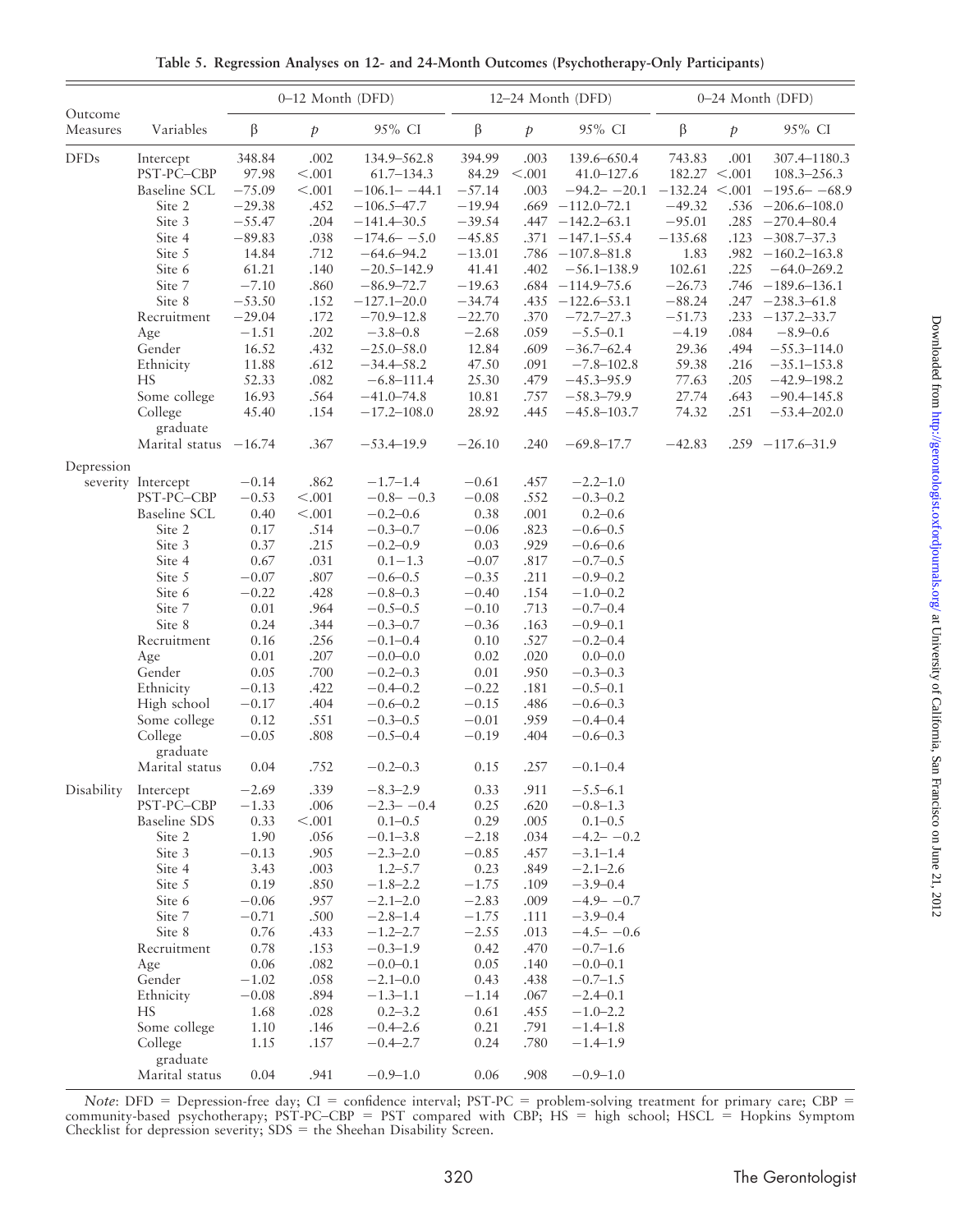participants had an estimated 95 additional DFDs, representing more than 3 months' worth of symptom relief during the evaluation period. Furthermore, this effect was nearly twice as large for participants who elected to receive only counseling (vs with antidepressant medication); in that case, the PST-PC participants experienced an additional 182 DFDs compared with CBP participants. Hence the nonsignificant difference in cross-sectional comparison of depression scores at 24 months should not be interpreted as an equivalent outcome. Finally, the data indicate that participation in monthly maintenance groups for PST-PC has no discernible effect on maintenance of treatment gains; improvement from PST-PC tends to be persistent over a 2-year period, with or without the monthly booster sessions. Finally, number of sessions in PST-PC does not affect treatment outcomes.

#### Clinical Implications

First, the implication that a very brief intervention delivered in primary care medicine can treat the symptoms and functional consequences of depression in older adults better than treatments delivered in the community is of some importance. PST-PC can be feasibly delivered in health care settings, the setting where older adults are likely to seek treatment for depression. It is also a relatively cost-effective intervention in that it can be delivered by existing health care providers within the primary care setting, provided they are given ample training and guidance. Furthermore, given that the effects of treatment appear to occur sooner in the course of treatment than they do in community-based settings, PST-PC may be an intervention of choice for older adults, either inside or outside the primary care setting.

We do acknowledge that the level of expert support that DCSs received around the delivery of PST-PC is more than that which is generally available to most therapists, and the differential treatment effects may be due in part to these differences in access to expert consultation. Research on decision support in psychotherapy has found that, even in community-based treatment, providing ongoing assessment of clinical outcomes and consultation for individuals who are not responding can substantially improve clinical outcomes in psychotherapy patients (Lambert, 2005). Unfortunately, these processes are not readily available to community therapists (Aegistadottir et al., 2006). The data from this study, coupled with recent findings about improving CBP outcomes, suggest that current standards of mental health care may be improved simply by supporting the use of guideline treatment and outcome monitoring. Thus, we anticipate that the community care outcomes may have occurred more rapidly if providers had the same degree of access to ongoing treatment monitoring and consultation as was available to the PST-PC specialists. Future research should clarify this issue by comparing PST-PC as it was delivered in this study to CBP that is enhanced with expert consultation and outcome monitoring.

A second implication from these findings is that once participants improve from the acute-phase treatment of PST-PC, ongoing monthly maintenance sessions do not influence the maintenance of treatment gains. These findings should be interpreted with caution, however. First, participation in maintenance PST-PC was voluntary, at the discretion of the participant and DCS. Although we found no significant baseline or postacute treatment differences between those who elected to participate in maintenance PST-PC and those who did not elect to participate, differences such as confidence in executing PST-PC without further guidance from the DCS may have been a factor that contributed to both the decision to participate and in ultimate treatment outcome. That is, those who did not attend maintenance groups may have felt quite comfortable with PST-PC, and those who did attend felt less secure in implementing the new skills.

In addition, all participants who received PST-PC were followed by their DCS monthly after acute treatment. It is possible that participants who did not attend the maintenance groups still received maintenance support from the DCS individually, thus diluting group differences. Future research should further elucidate the role that maintenance PST-PC has on treatment outcome by randomizing those who respond to acute PST-PC to maintenance PST-PC or no ongoing support.

Another important finding is the eventual lack of group difference between PST-PC and CBP at 24 months. The long-term effects of PST-PC begin to diminish whereas the long-term effects of CBP begin to improve. It is important to note a few things from these findings. Although the PST-PC group shows some increase in depression symptoms and functioning by 24 months, these symptoms never return completely to baseline levels, suggesting some overall sustained improvement over time. Although there is improvement in CBP by 24 months, the mean depression symptoms and functional outcomes never quite reach the level that was evident in PST-PC at 12 months. Further, increased improvement in CBP may be due to participants having used significantly more therapy sessions between 12 and 24 months of the study. Implications from this data suggest that PST-PC has strong, positive effects on depression acutely and during the year after treatment, but once support from a depression care manager is no longer available to continue the use of PST-PC, we eventually see relapse that is most common after discontinuation of treatment. Continued use of psychotherapy, as was found in the CBP group, resulted in improvements in depression and functioning over time.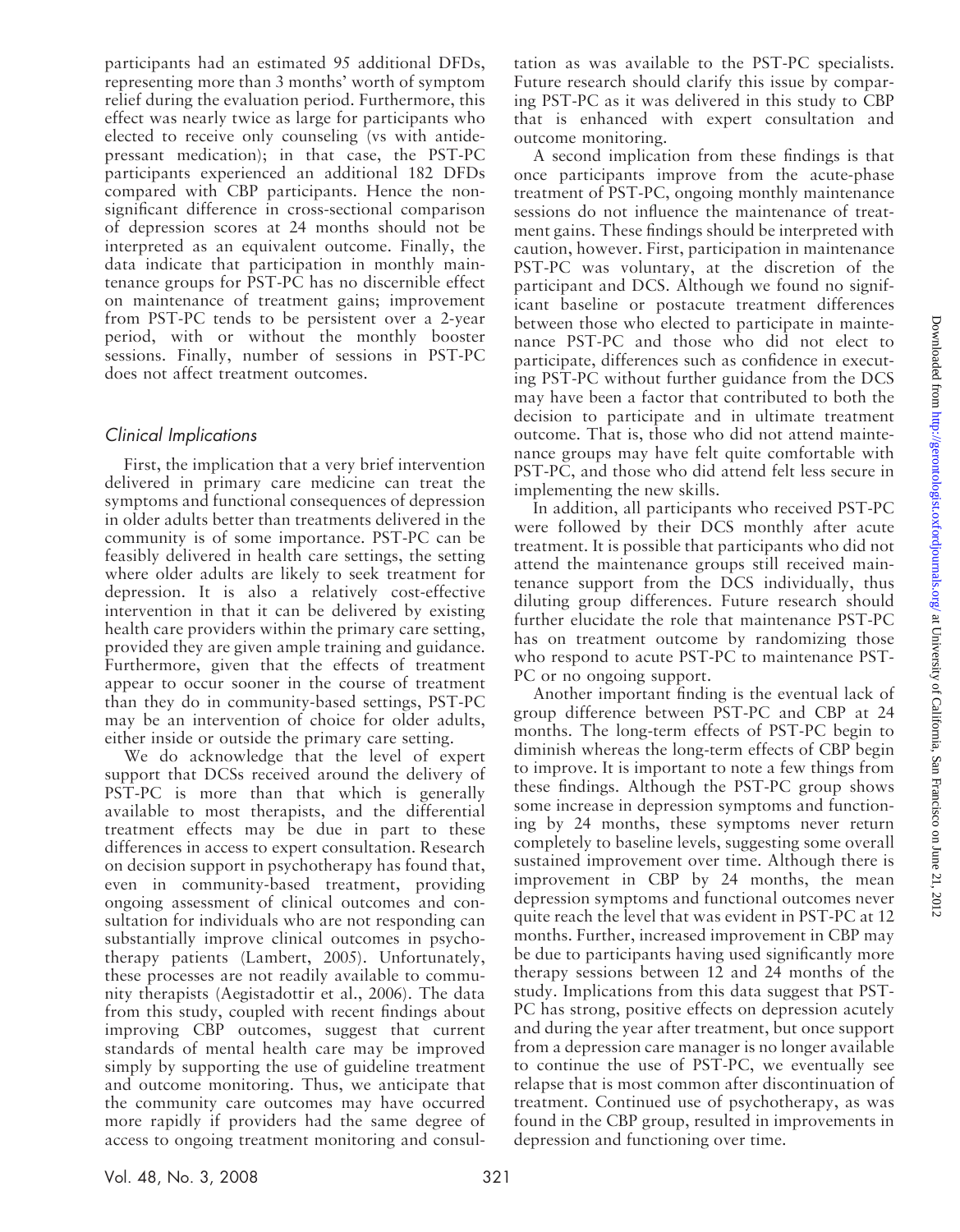Although this is one of the first studies to our knowledge to compare primary-care-based psychotherapy to CBP, there are limitations that require mention to put this data into perspective. First, although participants were randomized to receive collaborative care in primary care or usual care, participants were not randomized to psychotherapies, and therefore this design is quasi-experimental rather than a true randomized trial, introducing some threats to internal validity. We found that those who select psychotherapy for the treatment of their depression may be different from those who select other forms of treatment. This study at a minimum provides information about the effectiveness of psychotherapy among patients who selfselect for psychotherapy. Second, we did not have information as to the type of therapy CBP participants received; thus, we can only make interpretations based on the relative effects of PST-PC compared with psychotherapy that is available to patients with health plans represented in this study. Therefore, this study does not provide information about the relative effects of PST-PC compared with other evidence-based treatments; it provides information only about the effects of PST-PC compared to what is offered in these communities. A final limitation, which we already discussed, is the fact that PST-PC was delivered in the context of a broader care management program that included ongoing patient monitoring and consultation. Future research should therefore investigate the added effect of this support on the effects of psychotherapy for treating depression in older primary care patients.

# Conclusions

Despite the methodological limitations of this study, the data presented here suggest that depression in older primary care patients can be successfully treated in the primary care setting by using therapies developed for these settings. In addition, access to expert consultation may also improve the quality of depression care for these patients. The long-term impact of these therapies, however, indicates that either ongoing support from a DCS or modifications to PST-PC are warranted to secure continued remission of depression. These promising data should provide the field with sufficient impetus to investigate the issues that this study raises: Does the quality of community-based care have to be improved to better address the treatment of depression in older primary care patients? What aspects of primary-care-based treatment (brief structured therapy or ongoing consultation) influence the quality of care for depressed older patients? This study is a first step in the process of improving depression psychotherapies for a majority of older people in need of care.

#### References

- Aegistadottir, S. W. W. M. J., Spengler, P. M., Maugherman, A. S., Anderson, L. A., Cook, R. S., Nichols, C. N., et al. (2006). The metaanalysis of clinical judgement project: Fifty-six years of accumulated research on clinical versus statistical prediction. Counseling Psychologist, 34, 341–382.
- Alexopoulos, G. S., Raue, P., & Arean, P. (2003). Problem-solving therapy versus supportive therapy in geriatric major depression with executive dysfunction. American Journal of Geriatric Psychiatry, 11, 46–52.
- Araya, R., Flynn, T., Rojas, G., Fritsch, R., & Simon, G. (2006). Costeffectiveness of a primary care treatment program for depression in lowincome women in Santiago, Chile. American Journal of Psychiatry, 163, 1379–1387.
- Arean, P. A., & Alvidrez, J. (2001). The prevalence of psychiatric disorders and subsyndromal mental illness in low-income, medically ill elderly. International Journal of Psychiatry Medicine, 31, 9–24.
- Arean, P. A., & Miranda, J. (1996). Do primary care patients accept psychological treatments? General Hospital Psychiatry, 18, 22–27.
- Arean, P. A., Perri, M. G., Nezu, A. M., Schein, R. L., Christopher, F., & Joseph, T. X. (1993). Comparative effectiveness of social problem-solving therapy and reminiscence therapy as treatments for depression in older adults. Journal of Consulting and Clinical Psychology, 61, 1003–1010.
- Arean, P. A., & Unutzer, J. (2003). Inequities in depression management in low-income, minority, and old-old adults: A matter of access to preferred treatments? Journal of the American Geriatric Society, 51, 1808–1809.
- Bartels, S. J., Coakley, E. H., Zubritsky, C., Ware, J. H., Miles, K. M., Arean, P. A., et al. (2004). Improving access to geriatric mental health services: A randomized trial comparing treatment engagement with integrated versus enhanced referral care for depression, anxiety, and atrisk alcohol use. American Journal of Psychiatry, 161, 1455–1462.
- Charney, D. S., Reynolds, C. F., III, Lewis, L., Lebowitz, B. D., Sunderland, T., Alexopoulos, G. S., et al. (2003). Depression and Bipolar Support Alliance consensus statement on the unmet needs in diagnosis and treatment of mood disorders in late life. Archives of General Psychiatry, 60, 664–672.
- Ciechanowski, P. S., Russo, J. E., Katon, W. J., Korff, M. V., Simon, G. E., Lin, E. H., et al. (2006). The association of patient relationship style and outcomes in collaborative care treatment for depression in patients with diabetes. Medical Care, 44, 283–291.
- Crystal, S., Sambamoorthi, U., Walkup, J. T., & Akincigil, A. (2003). Diagnosis and treatment of depression in the elderly Medicare population: Predictors, disparities, and trends. Journal of the American Geriatric Society, 51, 1718–1728.
- Currin, C. A., & Pearl, H. W. (1998). Environmental and physiological controls on diel patterns of N2 fixation in epiphytic cyanobacterial communities. Microbial Ecology, 35, 34–45.
- Franchini, L., Zanardi, R., Gasperini, M., & Smeraldi, E. (1999). Two-year maintenance treatment with citalopram, 20 mg, in unipolar subjects with high recurrence rate. Journal of Clinical Psychiatry, 60, 861–865.
- Gum, A. M., Arean, P. A., Hunkeler, E., Tang, L., Katon, W., Hitchcock, P., et al. (2006). Depression treatment preferences in older primary care patients. The Gerontologist, 46, 14–22.
- Halpern, J., Johnson, M. D., Miranda, J., & Wells, K. B. (2004). The partners in care approach to ethics outcomes in quality improvement programs for depression. Psychiatric Services, 55(5), 532–539.
- Hegel, M. T., Dietrich, A. J., Seville, J. L., & Jordan, C. B. (2004). Training residents in problem-solving treatment of depression: A pilot feasibility and impact study. Family Medicine, 36, 204–208.
- Hoyert, D. L., Freedman, M. A., Strobino, D. M., & Guyer, B. (2001). Annual summary of vital statistics: 2000. Pediatrics, 108, 1241–1255.
- Kavanagh, D. J., Littlefield, L., Dooley, R., & O'Donovan, A. (2007). Psychotherapy in Australia: Clinical psychology and its approach to depression. Journal of Clinical Psychology, 63, 725–733.
- Kendrick, T., Simons, L., Mynors-Wallis, L., Gray, A., Lathlean, J., Pickering, R., et al. (2005). A trial of problem-solving by community mental health nurses for anxiety, depression and life difficulties among general practice patients. The CPN-GP study. Health Technology Assessment, 9(37), 1–104, iii.
- Kroenke, K., Spitzer, R. L., & Williams, J. B. (2001). The PHQ-9: Validity of a brief depression severity measure. Journal of General Internal Medicine, 16, 606–613.
- Lambert, M. (2005). Emerging methods for providing clinicians with timely feedback on treatment effectiveness. Journal of Clinical Psychology, 61, 141–144.
- Lave, J. R., Frank, R. G., Schulberg, H. C., & Kamlet, M. S. (1998). Costeffectiveness of treatments for major depression in primary care practice. Archives of General Psychiatry, 55, 645–651.
- Leon, A. C., Olfson, M., Portera, L., Farber, L., & Sheehan, D. V. (1997). Assessing psychiatric impairment in primary care with the Sheehan